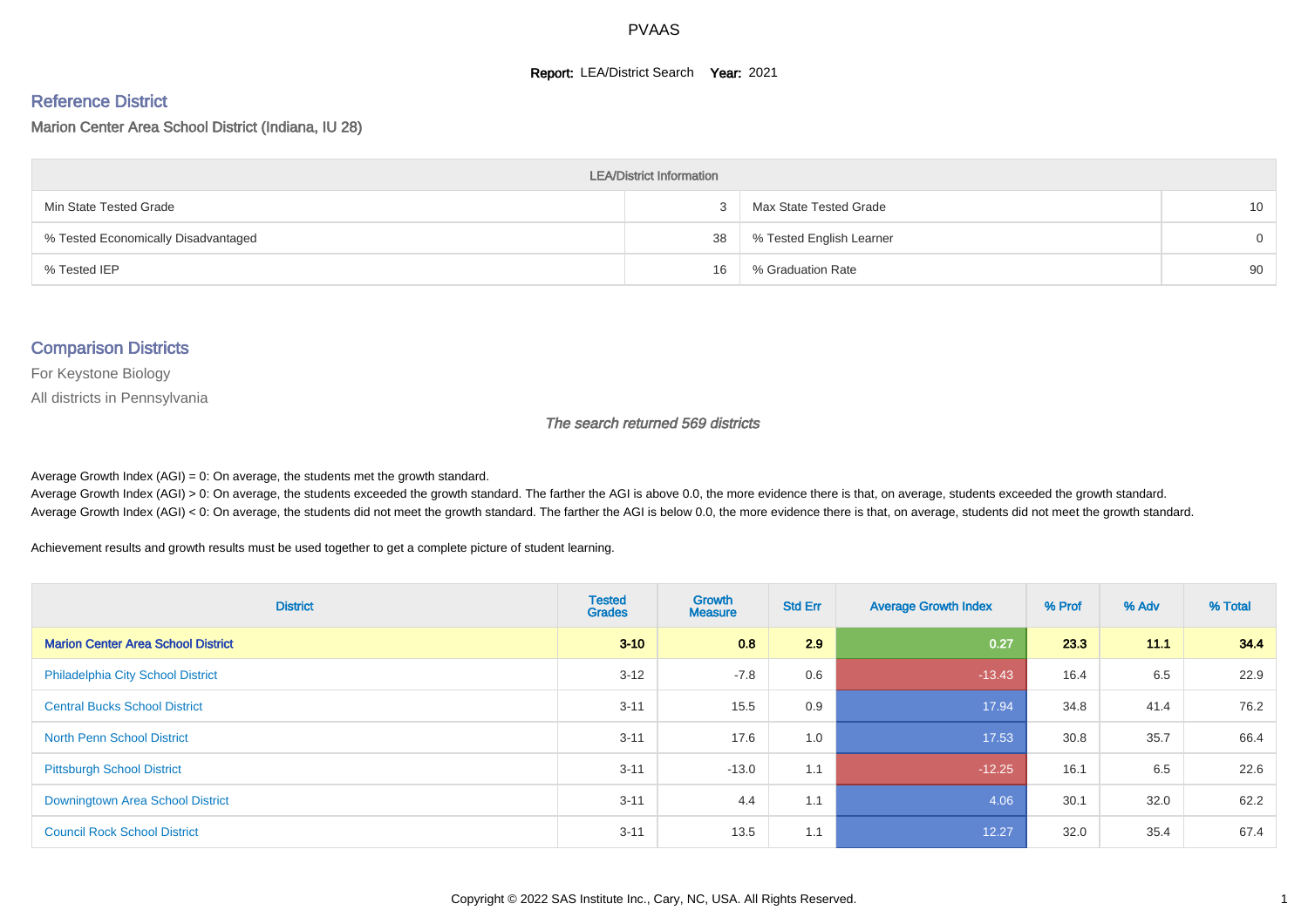| <b>District</b>                           | <b>Tested</b><br><b>Grades</b> | Growth<br><b>Measure</b> | <b>Std Err</b> | <b>Average Growth Index</b> | % Prof | % Adv | % Total |
|-------------------------------------------|--------------------------------|--------------------------|----------------|-----------------------------|--------|-------|---------|
| <b>Marion Center Area School District</b> | $3 - 10$                       | 0.8                      | 2.9            | 0.27                        | 23.3   | 11.1  | 34.4    |
| <b>Bethlehem Area School District</b>     | $3 - 11$                       | $-4.5$                   | 1.1            | $-3.91$                     | 20.4   | 11.3  | 31.7    |
| <b>Parkland School District</b>           | $3 - 11$                       | $-3.7$                   | 1.2            | $-3.17$                     | 31.4   | 30.6  | 62.0    |
| <b>West Chester Area School District</b>  | $3 - 11$                       | $-2.1$                   | 1.2            | $-1.83$                     | 36.4   | 23.2  | 59.6    |
| <b>Reading School District</b>            | $3 - 11$                       | 4.3                      | 1.2            | 3.71                        | 16.8   | 6.0   | 22.8    |
| <b>East Penn School District</b>          | $3 - 11$                       | 8.9                      | 1.2            | 7.61                        | 32.8   | 26.4  | 59.2    |
| <b>Cumberland Valley School District</b>  | $3 - 12$                       | 18.6                     | 1.2            | 15.79                       | 31.3   | 39.2  | 70.5    |
| <b>Spring-Ford Area School District</b>   | $3 - 11$                       | 16.6                     | 1.2            | 14.02                       | 30.4   | 45.3  | 75.7    |
| <b>Lower Merion School District</b>       | $3 - 11$                       | 18.9                     | 1.2            | 15.42                       | 29.4   | 48.6  | 78.0    |
| <b>Central Dauphin School District</b>    | $3 - 11$                       | $-5.2$                   | 1.2            | $-4.24$                     | 29.3   | 8.7   | 38.0    |
| <b>Chambersburg Area School District</b>  | $3 - 11$                       | $-5.6$                   | 1.3            | $-4.42$                     | 24.2   | 15.2  | 39.4    |
| <b>North Allegheny School District</b>    | $3 - 11$                       | 18.0                     | 1.3            | 14.25                       | 30.5   | 42.9  | 73.4    |
| <b>Hempfield School District</b>          | $3 - 11$                       | 13.4                     | 1.3            | 10.53                       | 29.9   | 36.8  | 66.7    |
| <b>Pennsbury School District</b>          | $3 - 11$                       | 5.6                      | 1.3            | 4.38                        | 37.7   | 27.7  | 65.4    |
| <b>Easton Area School District</b>        | $3 - 12$                       | 6.3                      | 1.3            | 4.91                        | 24.1   | 13.0  | 37.1    |
| <b>West Shore School District</b>         | $3 - 12$                       | 2.2                      | 1.3            | 1.68                        | 31.8   | 15.2  | 47.1    |
| <b>Neshaminy School District</b>          | $3 - 11$                       | 8.6                      | 1.3            | 6.56                        | 31.3   | 23.9  | 55.2    |
| <b>State College Area School District</b> | $3 - 11$                       | 24.5                     | 1.3            | 18.59                       | 31.9   | 46.9  | 78.8    |
| Mt Lebanon School District                | $3 - 11$                       | 2.4                      | 1.3            | 1.79                        | 39.3   | 37.4  | 76.8    |
| <b>Upper Darby School District</b>        | $3 - 12$                       | 11.2                     | 1.4            | 8.28                        | 23.8   | 11.8  | 35.6    |
| <b>Allentown City School District</b>     | $3 - 12$                       | $-16.9$                  | 1.4            | $-12.37$                    | 5.9    | 0.4   | 6.3     |
| <b>Haverford Township School District</b> | $3 - 11$                       | 1.4                      | 1.4            | $1.05$                      | 36.7   | 26.3  | 63.0    |
| <b>Millcreek Township School District</b> | $3 - 11$                       | 9.1                      | 1.4            | 6.61                        | 34.5   | 30.1  | 64.6    |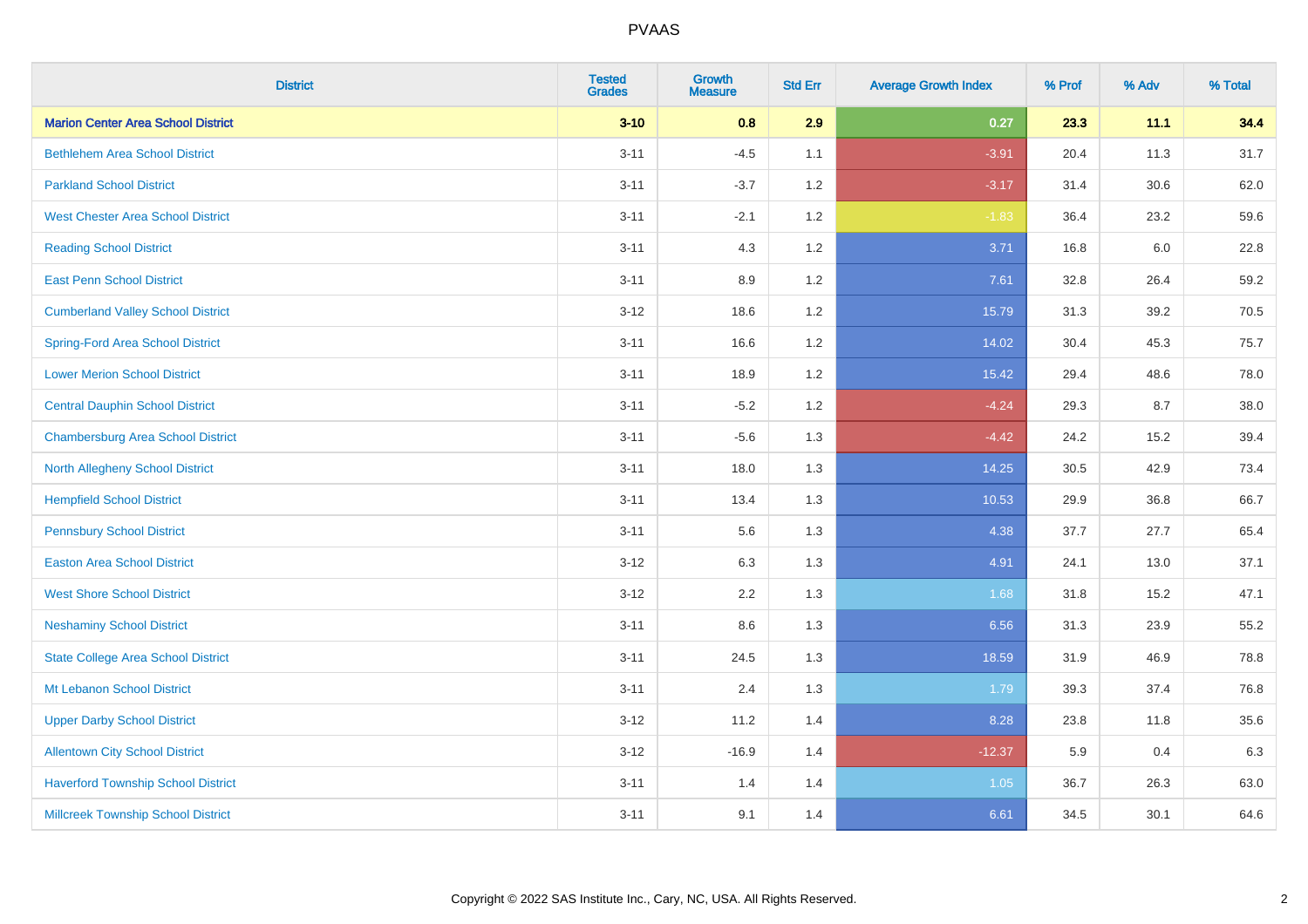| <b>District</b>                             | <b>Tested</b><br><b>Grades</b> | <b>Growth</b><br><b>Measure</b> | <b>Std Err</b> | <b>Average Growth Index</b> | % Prof | % Adv   | % Total |
|---------------------------------------------|--------------------------------|---------------------------------|----------------|-----------------------------|--------|---------|---------|
| <b>Marion Center Area School District</b>   | $3 - 10$                       | 0.8                             | 2.9            | 0.27                        | 23.3   | 11.1    | 34.4    |
| <b>Lancaster School District</b>            | $3 - 12$                       | $-10.0$                         | 1.4            | $-7.22$                     | 9.0    | $3.9\,$ | 12.8    |
| <b>Bristol Township School District</b>     | $3 - 11$                       | $-7.4$                          | 1.4            | $-5.32$                     | 13.8   | 4.6     | 18.4    |
| <b>Boyertown Area School District</b>       | $3 - 11$                       | $-2.9$                          | 1.4            | $-2.06$                     | 30.8   | 22.6    | 53.4    |
| <b>Dallastown Area School District</b>      | $3 - 11$                       | 19.9                            | 1.4            | 14.14                       | 36.8   | 34.2    | 71.0    |
| <b>Williamsport Area School District</b>    | $3 - 11$                       | $-11.7$                         | 1.4            | $-8.29$                     | 18.2   | 10.5    | 28.7    |
| <b>Seneca Valley School District</b>        | $3 - 11$                       | 0.8                             | 1.4            | 0.54                        | 40.6   | 25.2    | 65.8    |
| <b>Souderton Area School District</b>       | $3 - 11$                       | 18.5                            | 1.4            | 12.86                       | 39.2   | 31.2    | 70.4    |
| East Stroudsburg Area School District       | $3 - 11$                       | $-4.9$                          | 1.4            | $-3.38$                     | 22.7   | 12.5    | 35.2    |
| <b>Avon Grove School District</b>           | $3 - 10$                       | 7.6                             | 1.4            | 5.29                        | 33.7   | 33.2    | 67.0    |
| <b>Erie City School District</b>            | $3 - 12$                       | $-4.5$                          | 1.4            | $-3.09$                     | 13.4   | 6.7     | 20.1    |
| <b>Manheim Township School District</b>     | $3 - 12$                       | 10.9                            | 1.5            | 7.51                        | 30.9   | 31.0    | 61.9    |
| <b>Wilson School District</b>               | $3 - 12$                       | 0.5                             | 1.5            | 0.32                        | 30.4   | 25.5    | 55.9    |
| <b>Pennridge School District</b>            | $3 - 10$                       | 7.4                             | 1.5            | 5.10                        | 32.0   | 27.6    | 59.6    |
| <b>Penn Manor School District</b>           | $3 - 11$                       | 7.1                             | 1.5            | 4.82                        | 26.7   | 20.5    | 47.2    |
| <b>Butler Area School District</b>          | $3 - 11$                       | $-14.1$                         | 1.5            | $-9.60$                     | 26.4   | 11.1    | 37.5    |
| <b>Central York School District</b>         | $3 - 12$                       | 12.9                            | 1.5            | 8.64                        | 31.4   | 24.1    | 55.5    |
| <b>Perkiomen Valley School District</b>     | $3 - 11$                       | 2.7                             | 1.5            | 1.83                        | 35.0   | 25.3    | 60.3    |
| <b>Centennial School District</b>           | $3 - 10$                       | 1.5                             | 1.5            | 0.98                        | 23.6   | 12.4    | 36.0    |
| Altoona Area School District                | $3 - 12$                       | 0.1                             | 1.5            | 0.07                        | 29.0   | 13.8    | 42.8    |
| Owen J Roberts School District              | $3 - 11$                       | $-3.5$                          | 1.5            | $-2.27$                     | 36.8   | 24.4    | 61.2    |
| Pennsylvania Cyber Charter School           | $3 - 11$                       | 0.6                             | 1.5            | 0.37                        | 20.8   | 8.1     | 28.9    |
| <b>Quakertown Community School District</b> | $3 - 12$                       | $-4.3$                          | 1.5            | $-2.79$                     | 33.8   | 20.1    | 53.8    |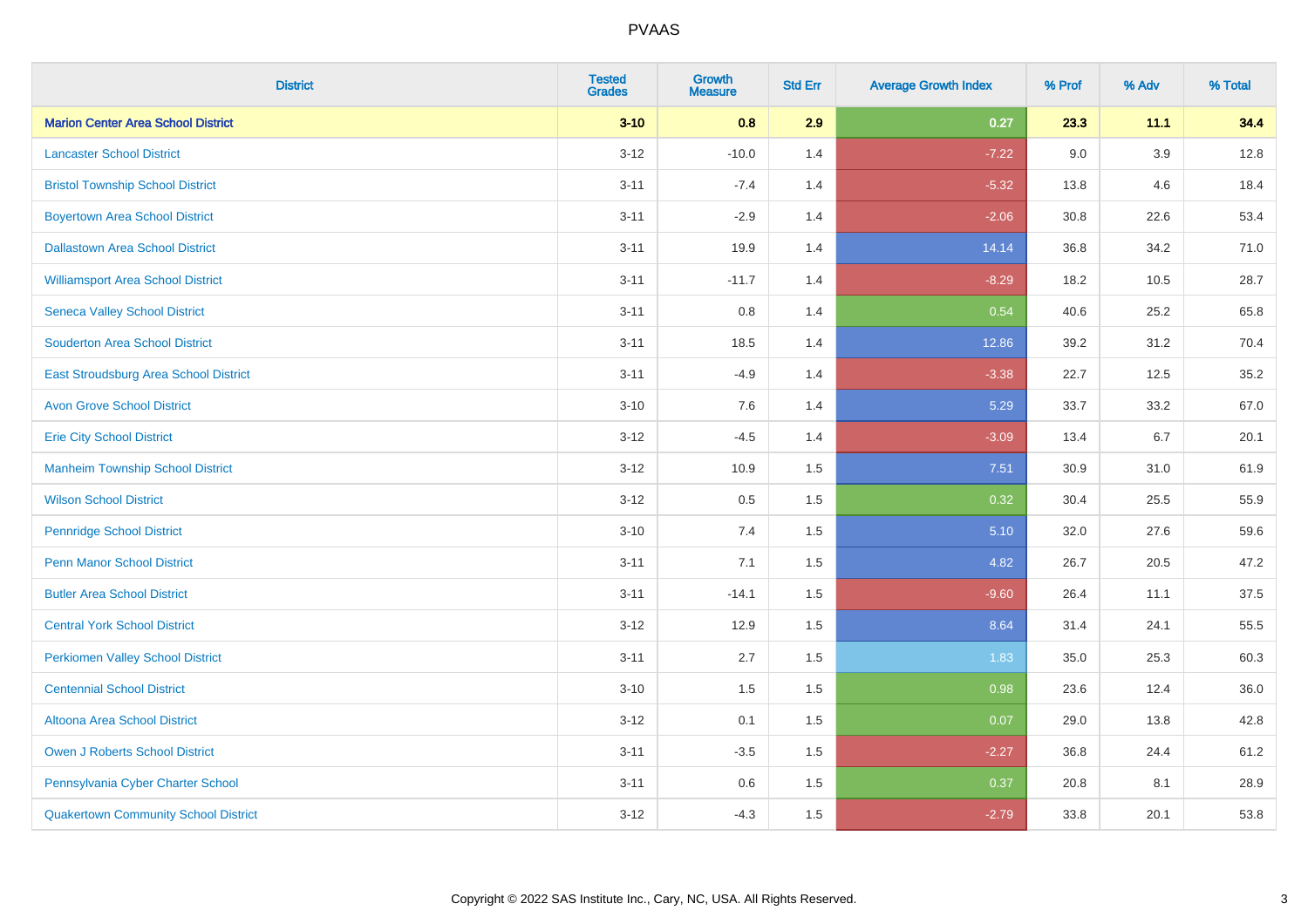| <b>District</b>                                    | <b>Tested</b><br><b>Grades</b> | <b>Growth</b><br><b>Measure</b> | <b>Std Err</b> | <b>Average Growth Index</b> | % Prof | % Adv | % Total |
|----------------------------------------------------|--------------------------------|---------------------------------|----------------|-----------------------------|--------|-------|---------|
| <b>Marion Center Area School District</b>          | $3 - 10$                       | 0.8                             | 2.9            | 0.27                        | 23.3   | 11.1  | 34.4    |
| <b>Canon-Mcmillan School District</b>              | $3 - 11$                       | $-5.0$                          | $1.5\,$        | $-3.25$                     | 30.8   | 28.5  | 59.3    |
| Northampton Area School District                   | $3 - 11$                       | 3.2                             | 1.5            | 2.05                        | 29.8   | 17.9  | 47.7    |
| <b>Commonwealth Charter Academy Charter School</b> | $3 - 10$                       | 4.2                             | 1.6            | 2.68                        | 27.0   | 15.6  | 42.5    |
| <b>Hazleton Area School District</b>               | $3 - 11$                       | 6.0                             | 1.6            | 3.85                        | 20.5   | 9.0   | 29.5    |
| <b>Cornwall-Lebanon School District</b>            | $3 - 11$                       | 8.2                             | 1.6            | 5.24                        | 28.0   | 20.5  | 48.6    |
| <b>Bensalem Township School District</b>           | $3 - 11$                       | 1.0                             | 1.6            | 0.63                        | 24.3   | 10.7  | 34.9    |
| <b>Armstrong School District</b>                   | $3 - 11$                       | 9.8                             | 1.6            | 6.22                        | 32.8   | 24.6  | 57.4    |
| <b>Methacton School District</b>                   | $3 - 11$                       | 11.0                            | 1.6            | 6.94                        | 36.0   | 33.6  | 69.6    |
| <b>Abington School District</b>                    | $3 - 10$                       | 0.9                             | 1.6            | 0.57                        | 29.7   | 28.7  | 58.4    |
| <b>Ridley School District</b>                      | $3 - 12$                       | 0.3                             | 1.6            | 0.21                        | 32.0   | 10.7  | 42.6    |
| <b>Mifflin County School District</b>              | $3 - 11$                       | 12.3                            | 1.6            | 7.69                        | 35.1   | 15.1  | 50.3    |
| <b>Norwin School District</b>                      | $3 - 11$                       | $-1.1$                          | 1.6            | $-0.70$                     | 37.7   | 27.6  | 65.2    |
| <b>Stroudsburg Area School District</b>            | $3 - 11$                       | 7.5                             | 1.6            | 4.70                        | 30.4   | 18.3  | 48.7    |
| <b>Hempfield Area School District</b>              | $3 - 12$                       | $-10.2$                         | 1.6            | $-6.37$                     | 28.1   | 19.2  | 47.3    |
| <b>York Co School Of Technology</b>                | $9 - 12$                       | $-10.9$                         | 1.6            | $-6.79$                     | 22.6   | 4.0   | 26.6    |
| <b>Governor Mifflin School District</b>            | $3 - 11$                       | $-4.4$                          | 1.6            | $-2.69$                     | 30.3   | 7.7   | 38.0    |
| <b>Coatesville Area School District</b>            | $3 - 11$                       | $-9.5$                          | 1.6            | $-5.81$                     | 12.8   | 3.3   | 16.2    |
| <b>Hatboro-Horsham School District</b>             | $3 - 11$                       | $-2.7$                          | 1.6            | $-1.65$                     | 27.9   | 17.9  | 45.8    |
| <b>Delaware Valley School District</b>             | $3 - 11$                       | 15.7                            | 1.6            | 9.62                        | 36.7   | 32.1  | 68.8    |
| Mechanicsburg Area School District                 | $3 - 11$                       | $-5.7$                          | 1.6            | $-3.48$                     | 35.1   | 16.0  | 51.2    |
| <b>Hollidaysburg Area School District</b>          | $3 - 11$                       | $-2.7$                          | 1.6            | $-1.64$                     | 32.6   | 15.2  | 47.8    |
| <b>Colonial School District</b>                    | $3 - 11$                       | 22.1                            | 1.6            | 13.55                       | 27.2   | 43.5  | 70.6    |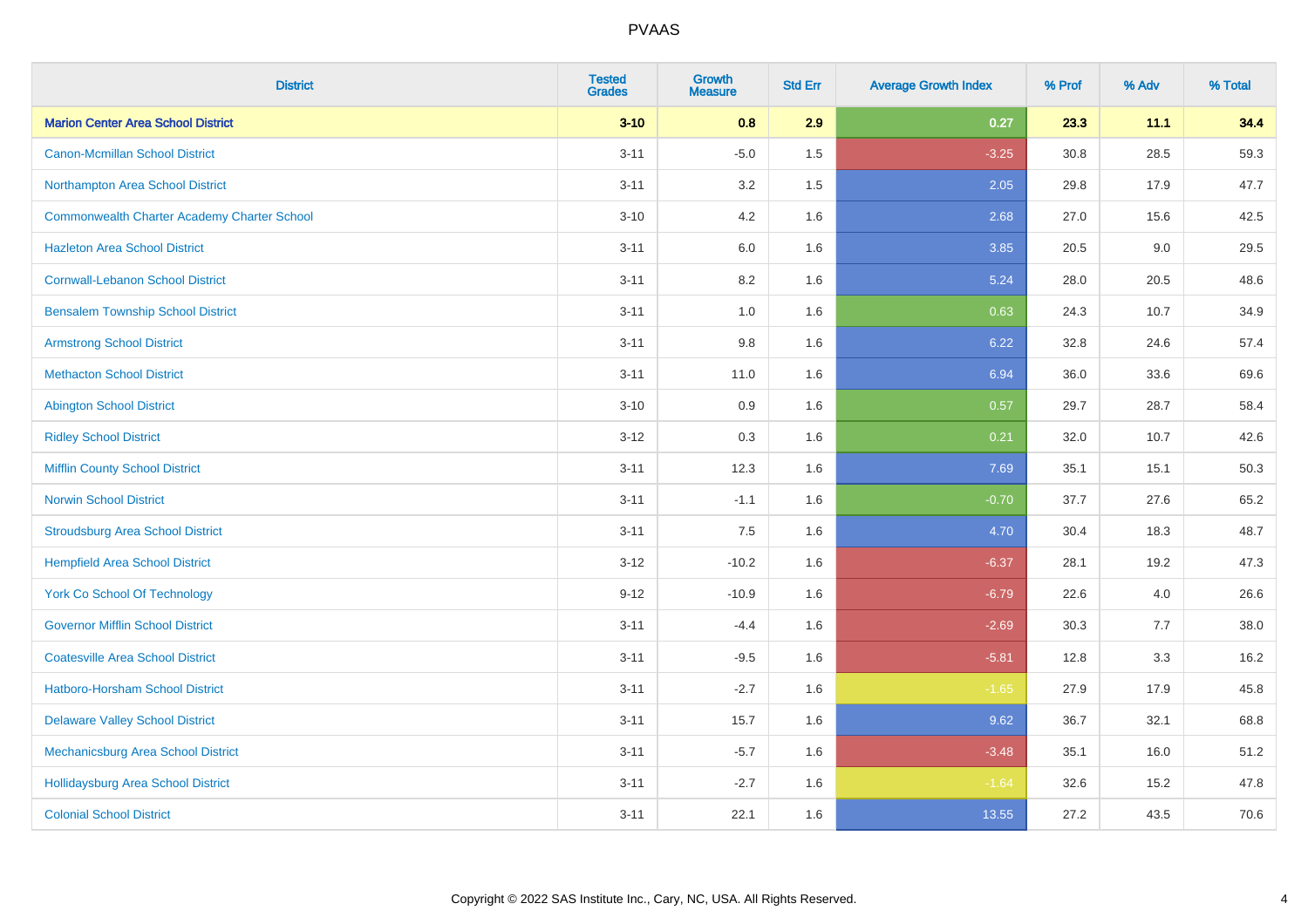| <b>District</b>                               | <b>Tested</b><br><b>Grades</b> | <b>Growth</b><br><b>Measure</b> | <b>Std Err</b> | <b>Average Growth Index</b> | % Prof | % Adv | % Total |
|-----------------------------------------------|--------------------------------|---------------------------------|----------------|-----------------------------|--------|-------|---------|
| <b>Marion Center Area School District</b>     | $3 - 10$                       | 0.8                             | 2.9            | 0.27                        | 23.3   | 11.1  | 34.4    |
| <b>Warren County School District</b>          | $3 - 11$                       | $-0.1$                          | 1.6            | $-0.06$                     | 26.7   | 9.7   | 36.4    |
| <b>Nazareth Area School District</b>          | $3 - 11$                       | $-2.5$                          | 1.7            | $-1.53$                     | 29.2   | 24.6  | 53.8    |
| <b>Norristown Area School District</b>        | $3 - 12$                       | $-25.4$                         | 1.7            | $-15.35$                    | 10.6   | 1.8   | 12.4    |
| <b>Kennett Consolidated School District</b>   | $3 - 11$                       | $-10.4$                         | 1.7            | $-6.27$                     | 28.7   | 14.0  | 42.7    |
| <b>Whitehall-Coplay School District</b>       | $3 - 11$                       | 11.8                            | 1.7            | 7.06                        | 32.3   | 21.7  | 54.0    |
| <b>Pine-Richland School District</b>          | $3 - 11$                       | 9.3                             | 1.7            | 5.56                        | 42.3   | 35.8  | 78.1    |
| <b>South Western School District</b>          | $3 - 12$                       | 2.5                             | 1.7            | 1.48                        | 36.2   | 19.7  | 55.9    |
| <b>Conestoga Valley School District</b>       | $3 - 11$                       | 2.4                             | 1.7            | 1.43                        | 35.0   | 23.5  | 58.5    |
| <b>Ephrata Area School District</b>           | $3 - 11$                       | 6.8                             | 1.7            | 4.08                        | 31.6   | 17.1  | 48.8    |
| Abington Heights School District              | $3 - 11$                       | 6.7                             | 1.7            | 4.00                        | 33.8   | 31.7  | 65.5    |
| <b>Bethel Park School District</b>            | $3 - 11$                       | $-4.4$                          | 1.7            | $-2.62$                     | 40.1   | 27.3  | 67.4    |
| <b>Elizabethtown Area School District</b>     | $3-12$                         | 7.1                             | 1.7            | 4.19                        | 36.4   | 27.6  | 64.0    |
| <b>Garnet Valley School District</b>          | $3 - 10$                       | 0.2                             | 1.7            | 0.13                        | 34.9   | 26.4  | 61.3    |
| <b>Wissahickon School District</b>            | $3 - 10$                       | $-5.3$                          | 1.7            | $-3.14$                     | 27.5   | 29.0  | 56.6    |
| <b>Exeter Township School District</b>        | $3 - 11$                       | $-1.0$                          | 1.7            | $-0.58$                     | 27.2   | 15.6  | 42.8    |
| <b>Conewago Valley School District</b>        | $3-12$                         | 7.6                             | 1.7            | 4.46                        | 41.3   | 19.4  | 60.6    |
| <b>Peters Township School District</b>        | $3 - 11$                       | 14.1                            | 1.7            | 8.16                        | 35.2   | 41.6  | 76.8    |
| <b>Carlisle Area School District</b>          | $3 - 11$                       | $-5.2$                          | 1.7            | $-2.99$                     | 28.0   | 19.3  | 47.3    |
| <b>Unionville-Chadds Ford School District</b> | $3 - 11$                       | 15.8                            | 1.7            | 9.12                        | 31.2   | 48.0  | 79.2    |
| <b>Springfield School District</b>            | $3 - 11$                       | 1.2                             | 1.7            | 0.69                        | 31.8   | 25.2  | 56.9    |
| <b>Shaler Area School District</b>            | $3 - 11$                       | $-2.1$                          | 1.8            | $-1.18$                     | 32.0   | 13.0  | 45.0    |
| <b>Penn-Trafford School District</b>          | $3 - 11$                       | 2.9                             | 1.8            | 1.68                        | 46.3   | 26.2  | 72.5    |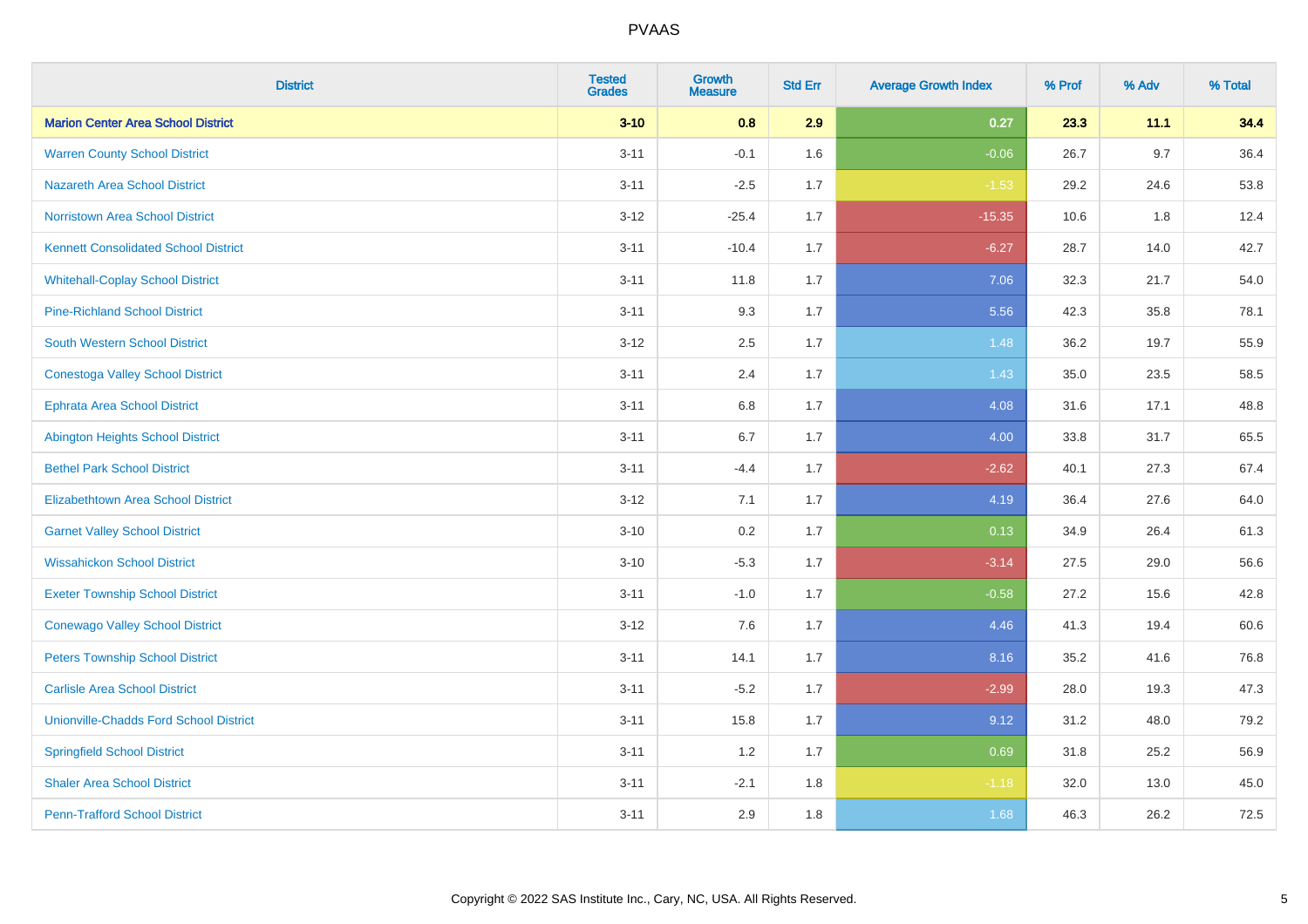| <b>District</b>                             | <b>Tested</b><br><b>Grades</b> | <b>Growth</b><br><b>Measure</b> | <b>Std Err</b> | <b>Average Growth Index</b> | % Prof | % Adv | % Total |
|---------------------------------------------|--------------------------------|---------------------------------|----------------|-----------------------------|--------|-------|---------|
| <b>Marion Center Area School District</b>   | $3 - 10$                       | 0.8                             | 2.9            | 0.27                        | 23.3   | 11.1  | 34.4    |
| <b>Shippensburg Area School District</b>    | $3 - 11$                       | $0.5\,$                         | 1.8            | 0.26                        | 23.5   | 22.8  | 46.3    |
| <b>Upper Saint Clair School District</b>    | $3 - 11$                       | 13.8                            | 1.8            | 7.86                        | 32.2   | 44.5  | 76.7    |
| <b>Oxford Area School District</b>          | $3 - 11$                       | $-3.1$                          | 1.8            | $-1.77$                     | 27.5   | 14.5  | 42.0    |
| <b>Lower Dauphin School District</b>        | $3 - 11$                       | 5.3                             | 1.8            | 3.03                        | 30.6   | 26.8  | 57.5    |
| <b>York City School District</b>            | $3 - 12$                       | $-17.7$                         | 1.8            | $-10.05$                    | 3.2    | 0.7   | 3.9     |
| <b>Keystone Central School District</b>     | $3 - 11$                       | 3.6                             | 1.8            | 2.04                        | 27.1   | 14.6  | 41.8    |
| <b>Penn-Delco School District</b>           | $3 - 11$                       | 1.3                             | 1.8            | 0.75                        | 26.5   | 12.6  | 39.1    |
| <b>Trinity Area School District</b>         | $3 - 11$                       | $-8.7$                          | 1.8            | $-4.87$                     | 20.9   | 9.8   | 30.8    |
| Pocono Mountain School District             | $3 - 12$                       | $-4.3$                          | 1.8            | $-2.43$                     | 35.5   | 17.1  | 52.6    |
| <b>Waynesboro Area School District</b>      | $3 - 12$                       | 3.0                             | 1.8            | 1.67                        | 26.0   | 23.5  | 49.5    |
| <b>North Hills School District</b>          | $3 - 11$                       | $-15.8$                         | 1.8            | $-8.84$                     | 26.4   | 19.8  | 46.2    |
| Palmyra Area School District                | $3 - 11$                       | 16.2                            | 1.8            | 9.02                        | 38.8   | 34.0  | 72.8    |
| <b>Moon Area School District</b>            | $3 - 11$                       | 1.5                             | 1.8            | 0.86                        | 34.5   | 25.5  | 60.0    |
| <b>Upper Dublin School District</b>         | $3 - 12$                       | 2.1                             | 1.8            | 1.19                        | 34.7   | 30.0  | 64.7    |
| South Fayette Township School District      | $3 - 11$                       | 6.0                             | 1.8            | 3.33                        | 32.2   | 38.3  | 70.5    |
| Northeastern York School District           | $3 - 11$                       | $3.8\,$                         | 1.8            | 2.11                        | 32.7   | 21.0  | 53.7    |
| Northern York County School District        | $3 - 11$                       | 8.4                             | 1.8            | 4.63                        | 24.3   | 23.1  | 47.4    |
| <b>Pleasant Valley School District</b>      | $3 - 11$                       | $-3.3$                          | 1.8            | $-1.80$                     | 28.5   | 10.4  | 39.0    |
| <b>Solanco School District</b>              | $3 - 11$                       | 2.2                             | 1.8            | 1.18                        | 27.2   | 15.0  | 42.3    |
| <b>Southern York County School District</b> | $3 - 11$                       | 15.5                            | 1.8            | 8.48                        | 37.6   | 29.2  | 66.8    |
| Phoenixville Area School District           | $3 - 11$                       | 7.3                             | 1.8            | 3.96                        | 32.3   | 27.6  | 59.8    |
| <b>South Eastern School District</b>        | $3 - 11$                       | $-1.0$                          | 1.8            | $-0.55$                     | 36.4   | 17.1  | 53.5    |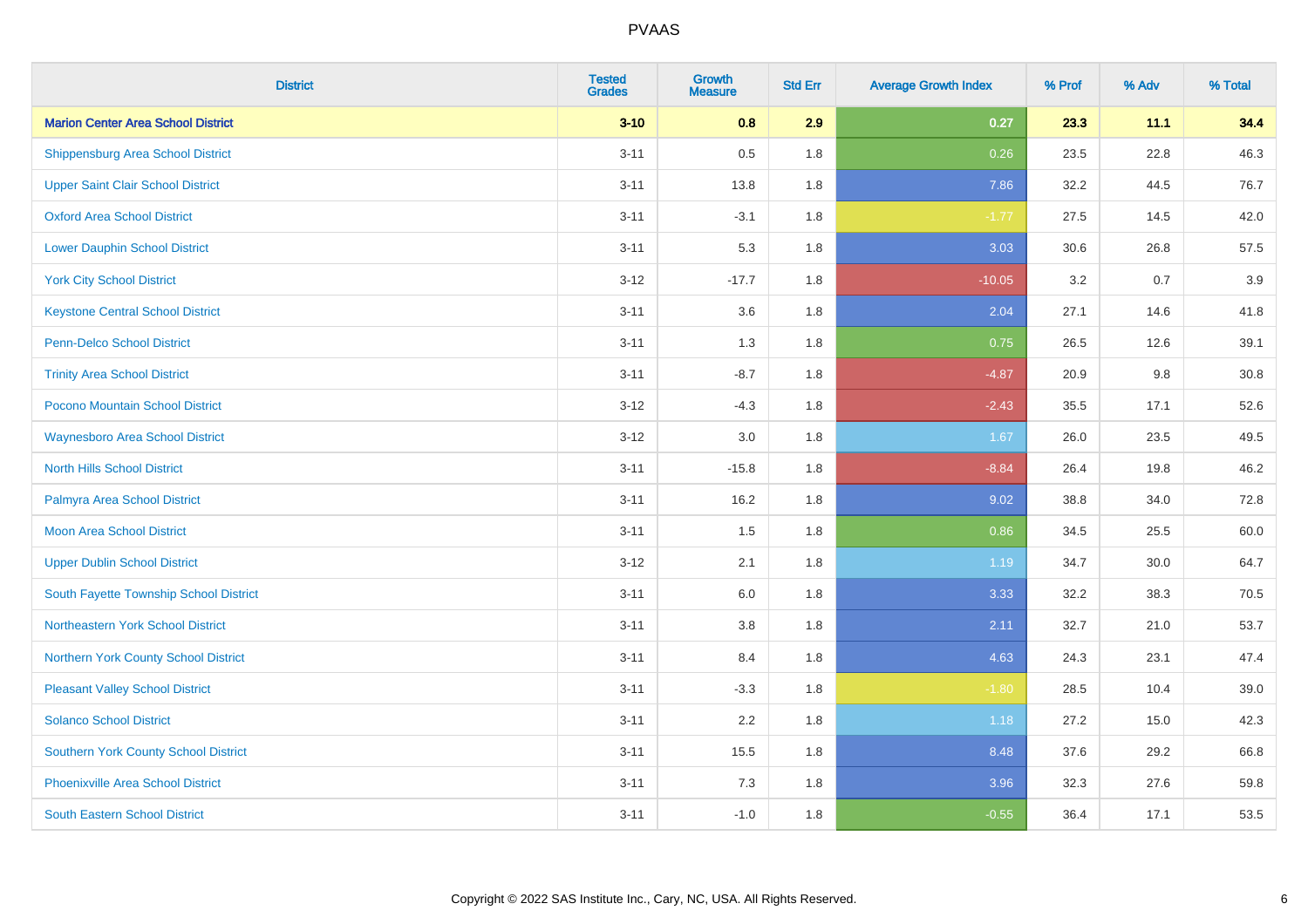| <b>District</b>                           | <b>Tested</b><br><b>Grades</b> | Growth<br><b>Measure</b> | <b>Std Err</b> | <b>Average Growth Index</b> | % Prof | % Adv | % Total |
|-------------------------------------------|--------------------------------|--------------------------|----------------|-----------------------------|--------|-------|---------|
| <b>Marion Center Area School District</b> | $3 - 10$                       | 0.8                      | 2.9            | 0.27                        | 23.3   | 11.1  | 34.4    |
| <b>Franklin Regional School District</b>  | $3 - 11$                       | 11.3                     | 1.8            | 6.13                        | 30.0   | 35.0  | 65.0    |
| <b>Warwick School District</b>            | $3 - 11$                       | 21.7                     | 1.8            | 11.76                       | 27.7   | 36.3  | 64.0    |
| <b>Radnor Township School District</b>    | $3 - 12$                       | 7.5                      | 1.9            | 4.03                        | 33.0   | 38.3  | 71.3    |
| <b>Penncrest School District</b>          | $3 - 11$                       | 6.0                      | 1.9            | 3.24                        | 31.1   | 16.9  | 48.0    |
| Fox Chapel Area School District           | $3 - 11$                       | 17.6                     | 1.9            | 9.47                        | 22.9   | 52.0  | 74.9    |
| <b>Baldwin-Whitehall School District</b>  | $3 - 11$                       | $-5.5$                   | 1.9            | $-2.93$                     | 32.0   | 14.7  | 46.7    |
| <b>Upper Perkiomen School District</b>    | $3 - 11$                       | 5.7                      | 1.9            | 3.04                        | 25.4   | 19.9  | 45.4    |
| <b>Daniel Boone Area School District</b>  | $3 - 12$                       | 0.9                      | 1.9            | 0.46                        | 28.9   | 22.0  | 51.0    |
| <b>Lebanon School District</b>            | $3 - 11$                       | $-1.2$                   | 1.9            | $-0.63$                     | 15.2   | 6.4   | 21.6    |
| <b>Dover Area School District</b>         | $3-12$                         | 7.1                      | 1.9            | 3.78                        | 33.0   | 18.7  | 51.7    |
| Pennsylvania Leadership Charter School    | $3 - 11$                       | 8.0                      | 1.9            | 4.22                        | 33.1   | 27.8  | 60.9    |
| <b>Cocalico School District</b>           | $3 - 11$                       | 12.3                     | 1.9            | 6.48                        | 28.2   | 32.3  | 60.5    |
| <b>Muhlenberg School District</b>         | $3 - 10$                       | $-17.8$                  | 1.9            | $-9.34$                     | 12.4   | 4.6   | 17.0    |
| West Jefferson Hills School District      | $3 - 11$                       | 1.9                      | 1.9            | 0.99                        | 34.8   | 27.3  | 62.1    |
| <b>Twin Valley School District</b>        | $3-12$                         | $-3.2$                   | 1.9            | $-1.68$                     | 38.8   | 19.8  | 58.6    |
| <b>Mars Area School District</b>          | $3 - 10$                       | 6.6                      | 1.9            | 3.45                        | 36.7   | 32.4  | 69.1    |
| <b>William Penn School District</b>       | $3-12$                         | 7.0                      | 1.9            | 3.61                        | 14.0   | 7.2   | 21.3    |
| <b>Red Lion Area School District</b>      | $3 - 11$                       | 4.5                      | 1.9            | 2.31                        | 32.3   | 21.5  | 53.8    |
| Lampeter-Strasburg School District        | $3 - 12$                       | 11.0                     | 1.9            | 5.69                        | 35.4   | 32.3  | 67.7    |
| <b>Harrisburg City School District</b>    | $3 - 11$                       | $-0.2$                   | 2.0            | $-0.11$                     | 6.0    | 2.0   | 8.0     |
| <b>Upper Merion Area School District</b>  | $3 - 11$                       | 14.0                     | 2.0            | 7.15                        | 34.4   | 32.6  | 67.0    |
| <b>Pottsgrove School District</b>         | $3 - 11$                       | $-5.5$                   | 2.0            | $-2.78$                     | 28.6   | 10.3  | 38.8    |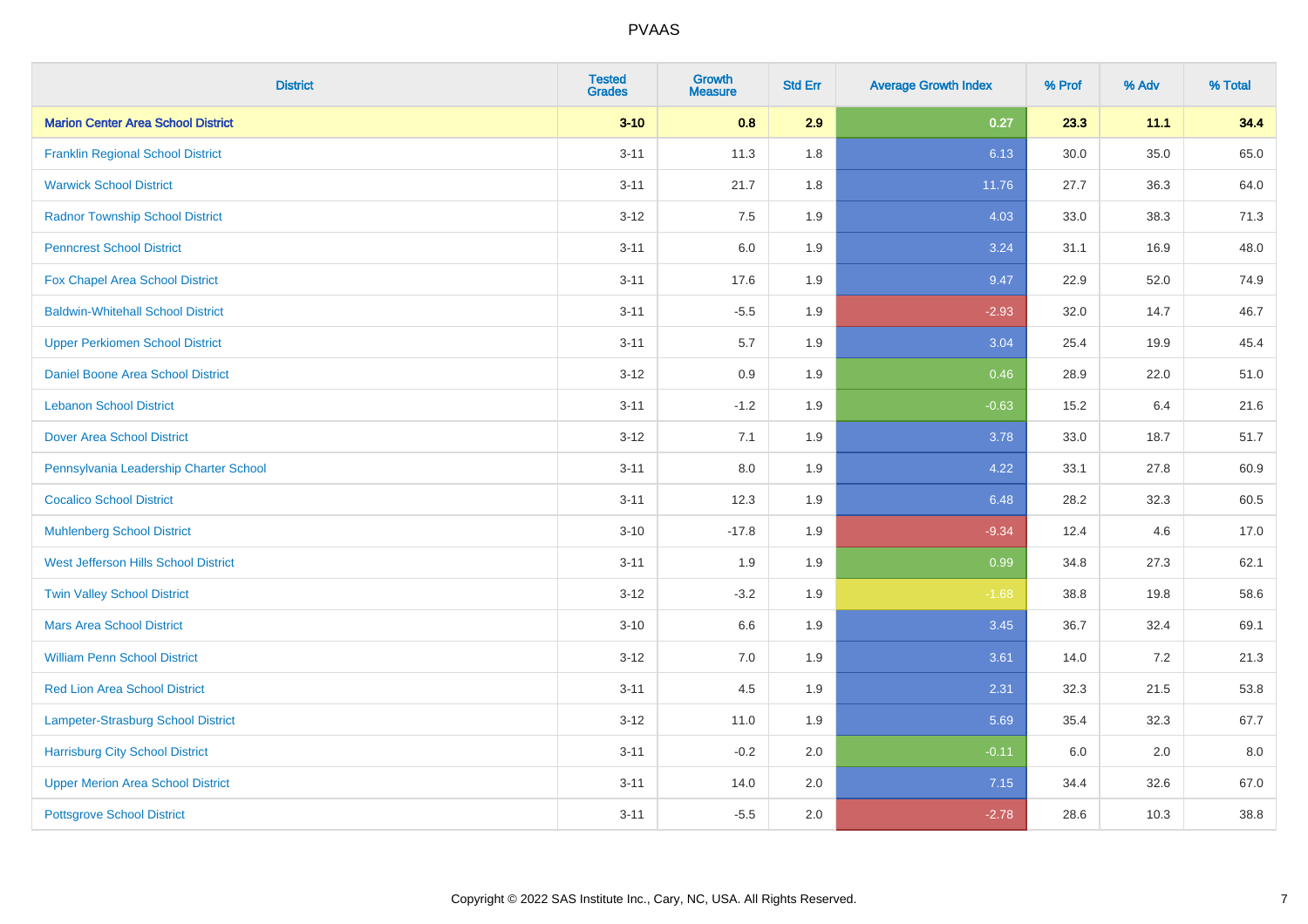| <b>District</b>                                | <b>Tested</b><br><b>Grades</b> | <b>Growth</b><br><b>Measure</b> | <b>Std Err</b> | <b>Average Growth Index</b> | % Prof | % Adv | % Total |
|------------------------------------------------|--------------------------------|---------------------------------|----------------|-----------------------------|--------|-------|---------|
| <b>Marion Center Area School District</b>      | $3 - 10$                       | 0.8                             | 2.9            | 0.27                        | 23.3   | 11.1  | 34.4    |
| <b>Hampton Township School District</b>        | $3 - 11$                       | $7.4$                           | 2.0            | 3.79                        | 37.9   | 39.2  | 77.0    |
| <b>Manheim Central School District</b>         | $3 - 11$                       | 12.8                            | 2.0            | 6.52                        | 27.8   | 35.4  | 63.2    |
| <b>Great Valley School District</b>            | $3 - 11$                       | 5.4                             | 2.0            | 2.77                        | 33.8   | 33.5  | 67.3    |
| <b>Interboro School District</b>               | $3 - 12$                       | $-8.4$                          | 2.0            | $-4.27$                     | 27.6   | 6.4   | 34.1    |
| <b>Greater Latrobe School District</b>         | $3 - 11$                       | $-14.1$                         | 2.0            | $-7.14$                     | 41.0   | 12.6  | 53.6    |
| <b>Derry Township School District</b>          | $3 - 10$                       | 20.1                            | 2.0            | 10.20                       | 32.8   | 46.9  | 79.7    |
| <b>Upper Moreland Township School District</b> | $3 - 11$                       | 1.1                             | 2.0            | 0.56                        | 24.8   | 26.6  | 51.3    |
| <b>Connellsville Area School District</b>      | $3 - 11$                       | $-5.3$                          | 2.0            | $-2.67$                     | 24.2   | 5.0   | 29.1    |
| <b>Gettysburg Area School District</b>         | $3 - 11$                       | $-6.0$                          | 2.0            | $-3.02$                     | 28.8   | 19.6  | 48.5    |
| <b>Greencastle-Antrim School District</b>      | $3 - 11$                       | $-0.3$                          | 2.0            | $-0.14$                     | 30.9   | 22.2  | 53.1    |
| <b>West Allegheny School District</b>          | $3 - 12$                       | 8.6                             | 2.0            | 4.34                        | 37.3   | 27.2  | 64.5    |
| <b>Lower Moreland Township School District</b> | $3 - 11$                       | 8.7                             | 2.0            | 4.35                        | 38.2   | 33.2  | 71.4    |
| <b>Bellefonte Area School District</b>         | $3 - 11$                       | 6.7                             | 2.0            | 3.34                        | 28.8   | 21.5  | 50.2    |
| <b>Gateway School District</b>                 | $3 - 11$                       | 3.1                             | 2.0            | 1.55                        | 35.7   | 18.5  | 54.2    |
| <b>Dubois Area School District</b>             | $3 - 11$                       | $-2.8$                          | 2.0            | $-1.37$                     | 35.5   | 19.0  | 54.6    |
| <b>Fleetwood Area School District</b>          | $3 - 10$                       | 10.4                            | 2.0            | 5.19                        | 31.7   | 25.8  | 57.5    |
| <b>Juniata County School District</b>          | $3 - 12$                       | 7.7                             | 2.0            | 3.81                        | 22.9   | 18.9  | 41.8    |
| <b>Indiana Area School District</b>            | $3 - 11$                       | 12.0                            | 2.0            | 5.98                        | 30.0   | 30.4  | 60.3    |
| <b>Cheltenham School District</b>              | $3 - 11$                       | $-17.6$                         | 2.0            | $-8.74$                     | 24.4   | 8.3   | 32.6    |
| <b>Tunkhannock Area School District</b>        | $3 - 11$                       | 1.4                             | 2.0            | 0.71                        | 29.8   | 18.1  | 47.9    |
| <b>Bangor Area School District</b>             | $3 - 12$                       | $-1.2$                          | 2.0            | $-0.60$                     | 25.8   | 12.7  | 38.5    |
| <b>Kiski Area School District</b>              | $3 - 11$                       | $-4.0$                          | 2.0            | $-1.99$                     | 23.1   | 18.2  | 41.3    |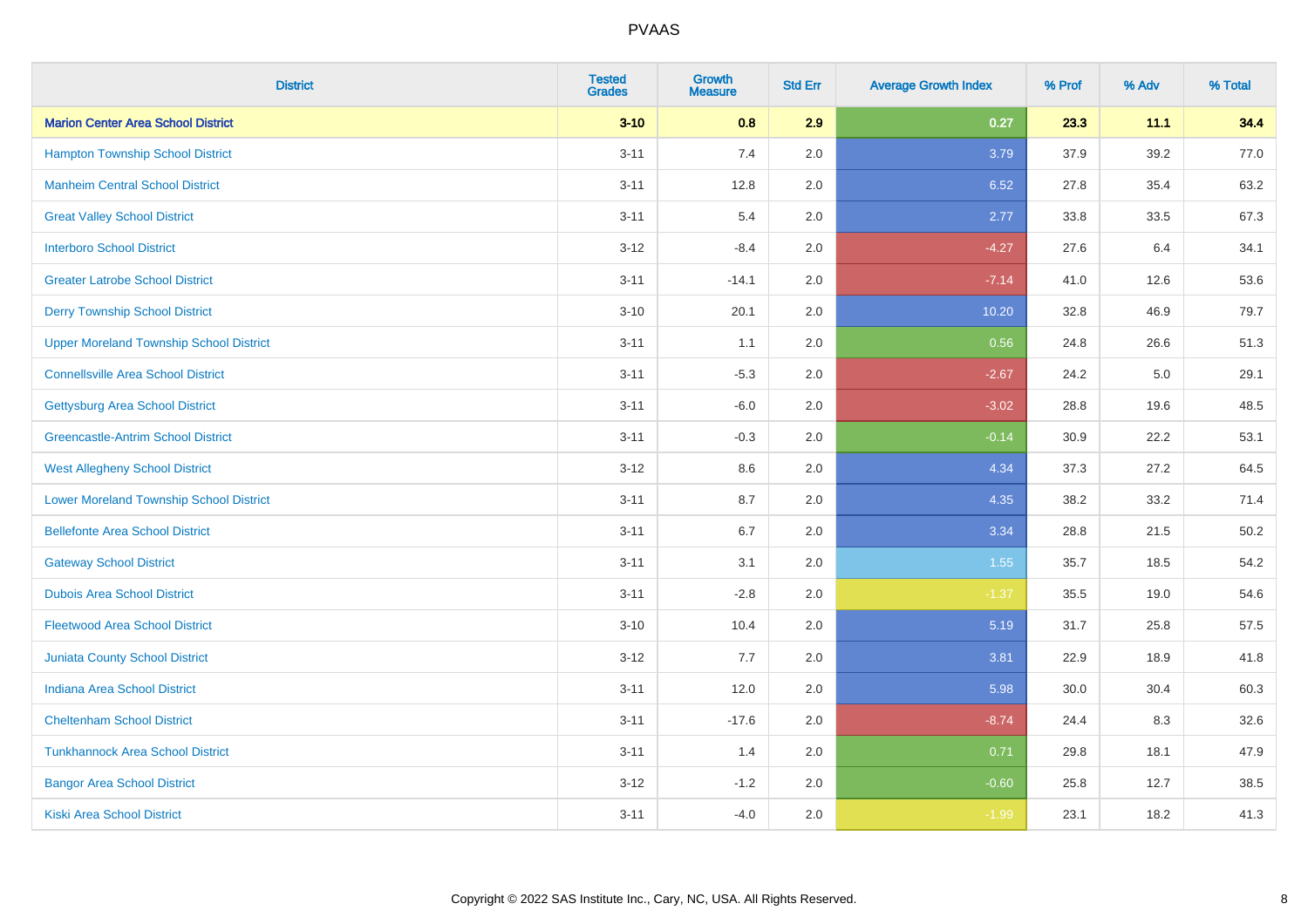| <b>District</b>                               | <b>Tested</b><br><b>Grades</b> | <b>Growth</b><br><b>Measure</b> | <b>Std Err</b> | <b>Average Growth Index</b> | % Prof | % Adv | % Total |
|-----------------------------------------------|--------------------------------|---------------------------------|----------------|-----------------------------|--------|-------|---------|
| <b>Marion Center Area School District</b>     | $3 - 10$                       | 0.8                             | 2.9            | 0.27                        | 23.3   | 11.1  | 34.4    |
| <b>Spring Grove Area School District</b>      | $3 - 11$                       | 3.9                             | 2.0            | 1.90                        | 30.0   | 23.0  | 53.0    |
| <b>Montour School District</b>                | $3 - 11$                       | $-6.1$                          | 2.1            | $-2.95$                     | 31.8   | 23.6  | 55.3    |
| <b>Wallenpaupack Area School District</b>     | $3 - 11$                       | $8.8\,$                         | 2.1            | 4.28                        | 28.5   | 18.9  | 47.4    |
| 21st Century Cyber Charter School             | $6 - 12$                       | 6.6                             | 2.1            | 3.16                        | 29.0   | 21.8  | 50.8    |
| <b>Pottsville Area School District</b>        | $3 - 12$                       | $-4.9$                          | 2.1            | $-2.36$                     | 21.8   | 7.9   | 29.6    |
| Esperanza Academy Charter School              | $4 - 11$                       | 2.1                             | 2.1            | 1.01                        | 14.2   | 3.6   | 17.8    |
| <b>Dallas School District</b>                 | $3 - 11$                       | 8.1                             | 2.1            | 3.87                        | 32.4   | 22.4  | 54.8    |
| Selinsgrove Area School District              | $3 - 12$                       | $-5.7$                          | 2.1            | $-2.74$                     | 25.4   | 13.9  | 39.2    |
| <b>York Suburban School District</b>          | $3 - 11$                       | 7.4                             | 2.1            | 3.55                        | 24.9   | 31.2  | 56.1    |
| Mifflinburg Area School District              | $3 - 11$                       | $-6.0$                          | 2.1            | $-2.87$                     | 32.7   | 13.3  | 46.0    |
| <b>Blue Mountain School District</b>          | $3 - 10$                       | 12.2                            | 2.1            | 5.81                        | 30.7   | 26.1  | 56.8    |
| Southern Lehigh School District               | $3 - 11$                       | $-4.1$                          | 2.1            | $-1.94$                     | 39.3   | 28.0  | 67.2    |
| <b>Crawford Central School District</b>       | $3 - 11$                       | 5.7                             | 2.1            | 2.71                        | 26.4   | 15.8  | 42.1    |
| <b>Freeport Area School District</b>          | $3 - 10$                       | $-0.2$                          | 2.1            | $-0.10$                     | 37.4   | 29.8  | 67.2    |
| <b>Conrad Weiser Area School District</b>     | $3 - 11$                       | 7.1                             | 2.1            | 3.34                        | 28.2   | 14.4  | 42.6    |
| Northwestern Lehigh School District           | $3 - 11$                       | $-2.4$                          | 2.1            | $-1.14$                     | 41.7   | 17.9  | 59.5    |
| <b>East Pennsboro Area School District</b>    | $3 - 11$                       | 4.8                             | 2.1            | 2.26                        | 36.8   | 16.9  | 53.7    |
| <b>Rose Tree Media School District</b>        | $3 - 10$                       | $-2.8$                          | 2.1            | $-1.33$                     | 35.2   | 29.6  | 64.8    |
| <b>Chartiers Valley School District</b>       | $3 - 11$                       | $-9.1$                          | 2.1            | $-4.23$                     | 20.7   | 17.4  | 38.0    |
| <b>Eastern Lebanon County School District</b> | $3 - 11$                       | 4.0                             | 2.1            | 1.89                        | 23.5   | 11.5  | 35.0    |
| <b>East Lycoming School District</b>          | $3 - 11$                       | $-10.9$                         | 2.1            | $-5.08$                     | 22.5   | 8.2   | 30.8    |
| <b>Tuscarora School District</b>              | $3 - 11$                       | 13.4                            | 2.2            | 6.20                        | 37.1   | 26.3  | 63.4    |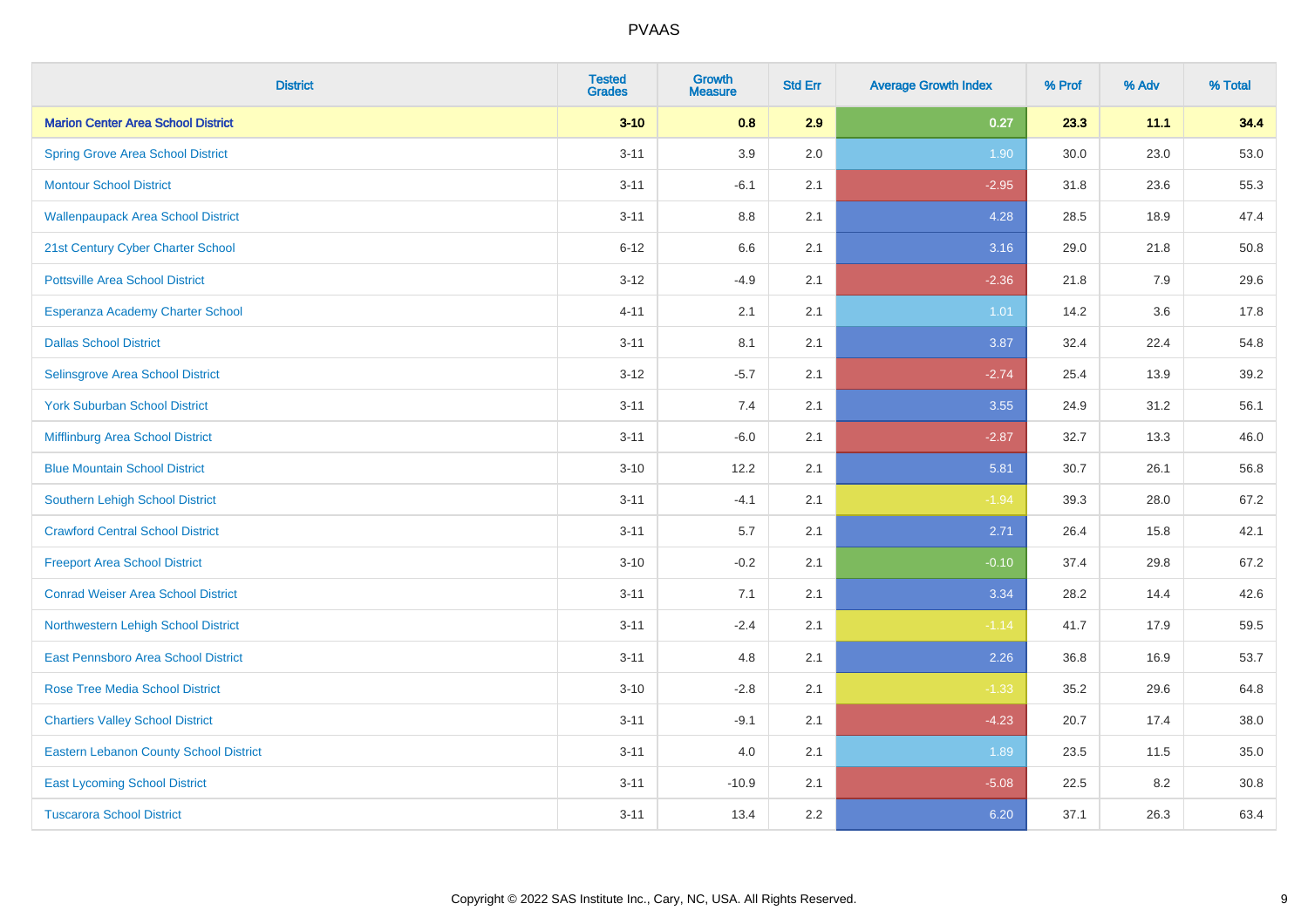| <b>District</b>                               | <b>Tested</b><br><b>Grades</b> | <b>Growth</b><br><b>Measure</b> | <b>Std Err</b> | <b>Average Growth Index</b> | % Prof | % Adv | % Total |
|-----------------------------------------------|--------------------------------|---------------------------------|----------------|-----------------------------|--------|-------|---------|
| <b>Marion Center Area School District</b>     | $3 - 10$                       | 0.8                             | 2.9            | 0.27                        | 23.3   | 11.1  | 34.4    |
| <b>Donegal School District</b>                | $3 - 12$                       | 5.9                             | $2.2\,$        | 2.72                        | 34.1   | 23.1  | 57.2    |
| <b>Mckeesport Area School District</b>        | $3 - 12$                       | 4.6                             | 2.2            | 2.14                        | 21.1   | 4.4   | 25.5    |
| North Schuylkill School District              | $3 - 11$                       | $-4.7$                          | 2.2            | $-2.16$                     | 20.2   | 11.7  | 31.9    |
| <b>Pittston Area School District</b>          | $3 - 11$                       | $-8.2$                          | 2.2            | $-3.75$                     | 26.7   | 14.8  | 41.5    |
| <b>Ringgold School District</b>               | $3 - 11$                       | 2.9                             | 2.2            | 1.32                        | 23.8   | 13.3  | 37.1    |
| <b>Wallingford-Swarthmore School District</b> | $3 - 10$                       | 5.0                             | 2.2            | 2.25                        | 33.3   | 37.1  | 70.4    |
| <b>New Foundations Charter School</b>         | $3 - 11$                       | 0.6                             | 2.2            | 0.29                        | 22.4   | 4.0   | 26.4    |
| <b>Crestwood School District</b>              | $3 - 11$                       | $-3.4$                          | 2.2            | $-1.52$                     | 33.1   | 21.7  | 54.9    |
| <b>Fort Leboeuf School District</b>           | $3 - 11$                       | 3.5                             | $2.2\,$        | 1.58                        | 32.0   | 16.8  | 48.8    |
| <b>Pottstown School District</b>              | $3 - 12$                       | 2.0                             | 2.2            | 0.88                        | 19.4   | 6.2   | 25.6    |
| <b>Valley View School District</b>            | $3 - 11$                       | 9.3                             | 2.2            | 4.18                        | 26.6   | 23.1  | 49.7    |
| Saint Marys Area School District              | $3 - 11$                       | $6.0\,$                         | 2.2            | 2.69                        | 35.4   | 18.3  | 53.7    |
| <b>Bucks County Technical High School</b>     | $9 - 10$                       | $-2.9$                          | 2.2            | $-1.29$                     | 27.7   | 10.4  | 38.2    |
| <b>Saucon Valley School District</b>          | $3 - 11$                       | 18.9                            | 2.2            | 8.48                        | 26.0   | 39.6  | 65.6    |
| South Middleton School District               | $3 - 11$                       | 4.4                             | 2.2            | 1.95                        | 31.1   | 16.4  | 47.5    |
| <b>Schuylkill Valley School District</b>      | $3 - 11$                       | $-1.0$                          | 2.2            | $-0.47$                     | 29.8   | 20.2  | 50.0    |
| <b>South Butler County School District</b>    | $3 - 10$                       | 6.3                             | 2.2            | 2.80                        | 37.8   | 19.2  | 57.0    |
| <b>Greensburg Salem School District</b>       | $3 - 11$                       | $-6.9$                          | 2.2            | $-3.06$                     | 30.3   | 13.3  | 43.6    |
| <b>Grove City Area School District</b>        | $3 - 12$                       | $-8.8$                          | 2.3            | $-3.89$                     | 25.6   | 16.4  | 42.0    |
| Northern Lebanon School District              | $3 - 11$                       | $-0.7$                          | 2.3            | $-0.29$                     | 18.8   | 6.8   | 25.6    |
| <b>Bradford Area School District</b>          | $3-12$                         | $-1.8$                          | 2.3            | $-0.79$                     | 31.2   | 16.7  | 47.9    |
| <b>Big Spring School District</b>             | $3 - 11$                       | $-9.8$                          | 2.3            | $-4.32$                     | 23.6   | 12.9  | 36.5    |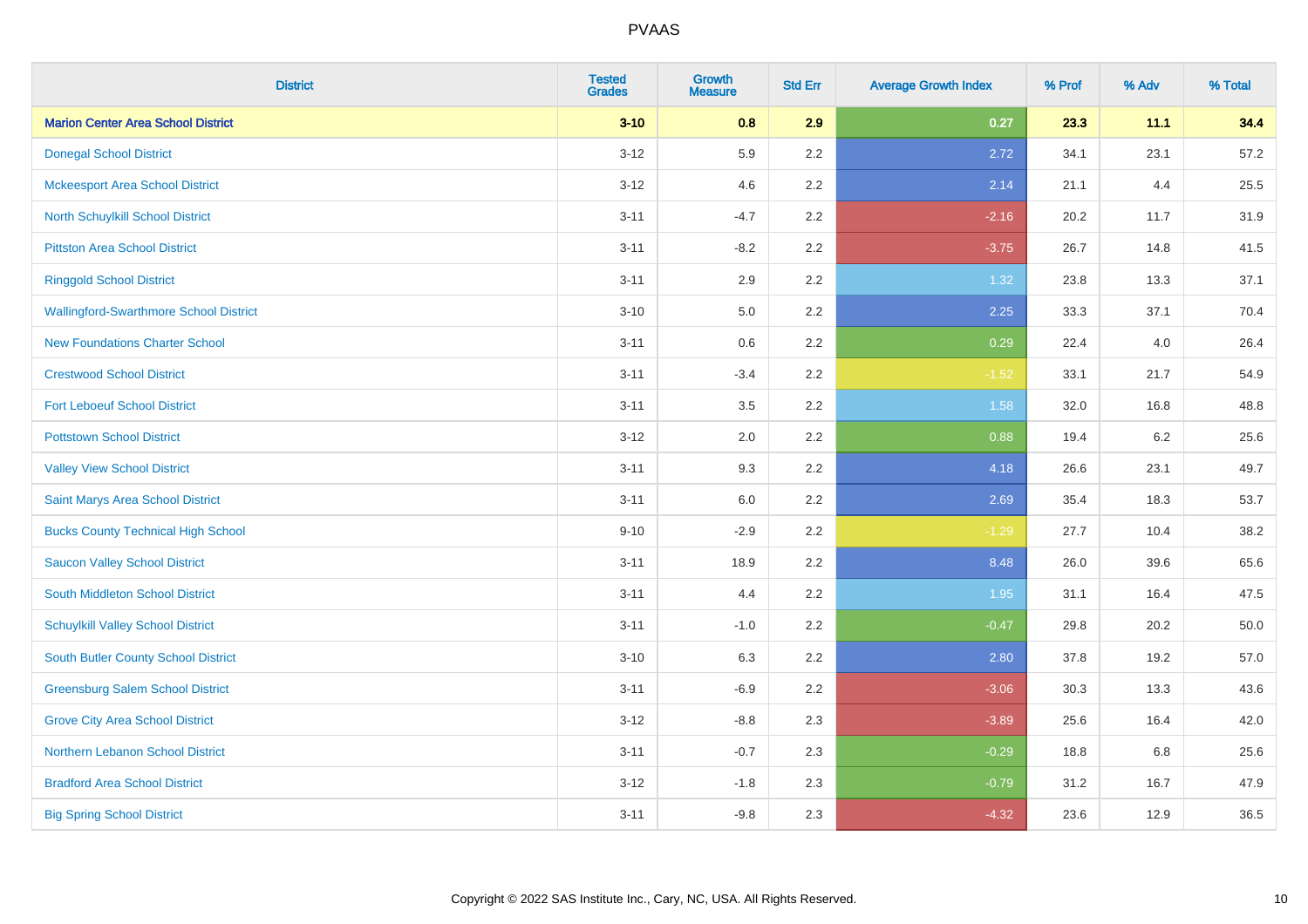| <b>District</b>                             | <b>Tested</b><br><b>Grades</b> | <b>Growth</b><br><b>Measure</b> | <b>Std Err</b> | <b>Average Growth Index</b> | % Prof | % Adv   | % Total |
|---------------------------------------------|--------------------------------|---------------------------------|----------------|-----------------------------|--------|---------|---------|
| <b>Marion Center Area School District</b>   | $3 - 10$                       | 0.8                             | 2.9            | 0.27                        | 23.3   | 11.1    | 34.4    |
| <b>Central Cambria School District</b>      | $3 - 11$                       | $-12.7$                         | 2.3            | $-5.61$                     | 19.4   | 7.4     | 26.9    |
| <b>Corry Area School District</b>           | $3 - 11$                       | $-6.8$                          | 2.3            | $-3.01$                     | 24.0   | $8.8\,$ | 32.8    |
| <b>New Castle Area School District</b>      | $3 - 12$                       | $-13.6$                         | 2.3            | $-5.99$                     | 17.6   | 2.0     | 19.5    |
| <b>Tyrone Area School District</b>          | $3 - 12$                       | 29.2                            | 2.3            | 12.86                       | 36.6   | 29.1    | 65.7    |
| <b>Mount Pleasant Area School District</b>  | $3 - 11$                       | $-5.4$                          | 2.3            | $-2.37$                     | 33.3   | 8.7     | 42.0    |
| <b>Keystone Oaks School District</b>        | $3 - 11$                       | $-7.2$                          | 2.3            | $-3.14$                     | 30.0   | 11.1    | 41.0    |
| <b>Belle Vernon Area School District</b>    | $3 - 11$                       | 11.1                            | 2.3            | 4.88                        | 31.6   | 25.4    | 57.1    |
| <b>Central Columbia School District</b>     | $3 - 12$                       | 0.3                             | 2.3            | 0.12                        | 25.4   | 37.6    | 63.0    |
| <b>Eastern York School District</b>         | $3 - 11$                       | $-6.2$                          | 2.3            | $-2.70$                     | 27.8   | 18.5    | 46.4    |
| <b>Laurel Highlands School District</b>     | $3 - 11$                       | $-3.8$                          | 2.3            | $-1.63$                     | 20.9   | 14.6    | 35.4    |
| <b>Marple Newtown School District</b>       | $3 - 11$                       | 20.6                            | 2.3            | 8.95                        | 31.1   | 42.7    | 73.8    |
| <b>West Perry School District</b>           | $3 - 11$                       | 11.0                            | 2.3            | 4.76                        | 26.9   | 20.5    | 47.4    |
| <b>Harbor Creek School District</b>         | $3 - 11$                       | 13.4                            | 2.3            | 5.80                        | 34.5   | 40.7    | 75.2    |
| <b>Albert Gallatin Area School District</b> | $3 - 11$                       | $-1.7$                          | 2.3            | $-0.72$                     | 31.9   | 20.7    | 52.7    |
| <b>Avonworth School District</b>            | $3 - 10$                       | $-6.2$                          | 2.3            | $-2.68$                     | 35.9   | 14.1    | 50.0    |
| <b>Dauphin County Technical School</b>      | $9 - 11$                       | $-3.9$                          | 2.3            | $-1.67$                     | 18.3   | 11.1    | 29.3    |
| <b>Blackhawk School District</b>            | $3 - 11$                       | 2.0                             | 2.3            | 0.87                        | 34.6   | 20.7    | 55.3    |
| <b>Wyoming Valley West School District</b>  | $3 - 11$                       | $-5.5$                          | 2.3            | $-2.38$                     | 22.2   | 9.2     | 31.4    |
| <b>Mount Carmel Area School District</b>    | $3 - 11$                       | $-7.9$                          | 2.3            | $-3.38$                     | 18.2   | 4.4     | 22.6    |
| <b>Highlands School District</b>            | $3 - 11$                       | $-1.3$                          | 2.3            | $-0.55$                     | 32.6   | 10.5    | 43.0    |
| <b>Sharon City School District</b>          | $3 - 11$                       | $-6.5$                          | 2.3            | $-2.79$                     | 13.1   | 5.0     | 18.1    |
| <b>Athens Area School District</b>          | $3 - 11$                       | 2.6                             | 2.3            | 1.11                        | 34.9   | 12.3    | 47.3    |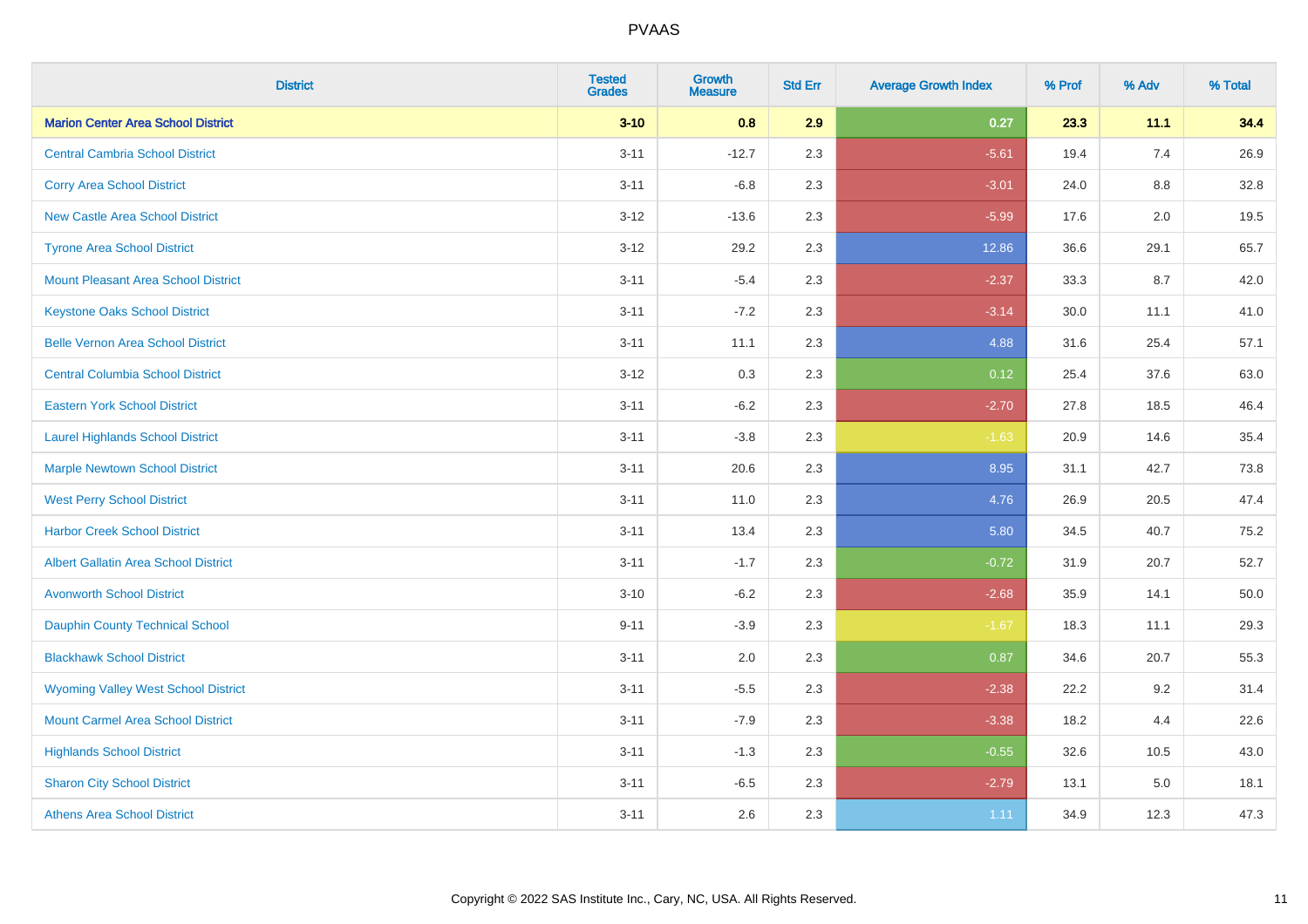| <b>District</b>                           | <b>Tested</b><br><b>Grades</b> | <b>Growth</b><br><b>Measure</b> | <b>Std Err</b> | <b>Average Growth Index</b> | % Prof | % Adv | % Total |
|-------------------------------------------|--------------------------------|---------------------------------|----------------|-----------------------------|--------|-------|---------|
| <b>Marion Center Area School District</b> | $3 - 10$                       | 0.8                             | 2.9            | 0.27                        | 23.3   | 11.1  | 34.4    |
| <b>Wilson Area School District</b>        | $3 - 11$                       | $-0.3$                          | 2.4            | $-0.12$                     | 35.4   | 14.6  | 50.0    |
| <b>Lehighton Area School District</b>     | $3 - 11$                       | 11.4                            | 2.4            | 4.84                        | 30.5   | 24.9  | 55.3    |
| <b>Plum Borough School District</b>       | $3 - 11$                       | $-9.4$                          | 2.4            | $-3.98$                     | 32.9   | 27.4  | 60.4    |
| <b>Tamaqua Area School District</b>       | $3 - 12$                       | 6.5                             | 2.4            | 2.72                        | 34.3   | 17.5  | 51.8    |
| <b>Lewisburg Area School District</b>     | $3 - 11$                       | 1.7                             | 2.4            | 0.72                        | 35.9   | 35.9  | 71.8    |
| <b>Greater Johnstown School District</b>  | $3 - 11$                       | $-3.5$                          | 2.4            | $-1.45$                     | 10.3   | 1.3   | 11.5    |
| <b>Somerset Area School District</b>      | $3 - 11$                       | $-7.6$                          | 2.4            | $-3.17$                     | 21.0   | 14.5  | 35.5    |
| <b>Middletown Area School District</b>    | $3 - 11$                       | $-3.4$                          | 2.4            | $-1.44$                     | 34.3   | 15.2  | 49.4    |
| <b>Bedford Area School District</b>       | $3 - 11$                       | 6.4                             | 2.4            | 2.68                        | 31.0   | 20.6  | 51.6    |
| Hamburg Area School District              | $3 - 11$                       | 0.6                             | 2.4            | 0.25                        | 28.0   | 15.5  | 43.6    |
| <b>City CHS</b>                           | $10 - 11$                      | $-5.6$                          | 2.4            | $-2.34$                     | 15.9   | 1.5   | 17.4    |
| <b>Bermudian Springs School District</b>  | $3 - 11$                       | 2.5                             | 2.4            | 1.05                        | 31.8   | 23.5  | 55.3    |
| <b>Wilkes-Barre Area School District</b>  | $3 - 11$                       | $-12.4$                         | 2.4            | $-5.18$                     | 14.2   | 3.7   | 17.9    |
| <b>Fairview School District</b>           | $3 - 11$                       | 8.3                             | 2.4            | 3.43                        | 41.9   | 34.9  | 76.7    |
| Penn Hills School District                | $3 - 11$                       | 0.0                             | 2.4            | 0.02                        | 18.4   | 7.1   | 25.6    |
| <b>Penn Cambria School District</b>       | $3 - 11$                       | $-4.5$                          | 2.4            | $-1.86$                     | 27.3   | 15.8  | 43.2    |
| <b>Spring Cove School District</b>        | $3 - 11$                       | 9.1                             | 2.4            | 3.77                        | 31.8   | 25.4  | 57.1    |
| Jim Thorpe Area School District           | $3 - 11$                       | $-10.9$                         | 2.4            | $-4.48$                     | 19.5   | 6.0   | 25.5    |
| <b>Agora Cyber Charter School</b>         | $3 - 11$                       | 14.6                            | 2.4            | 6.03                        | 24.7   | 19.5  | 44.2    |
| <b>General Mclane School District</b>     | $3 - 11$                       | $-10.7$                         | 2.4            | $-4.40$                     | 34.0   | 15.6  | 49.6    |
| <b>Shikellamy School District</b>         | $3 - 10$                       | $-8.3$                          | 2.4            | $-3.42$                     | 20.8   | 18.5  | 39.2    |
| Oil City Area School District             | $3 - 11$                       | 8.6                             | 2.4            | 3.56                        | 29.1   | 13.1  | 42.2    |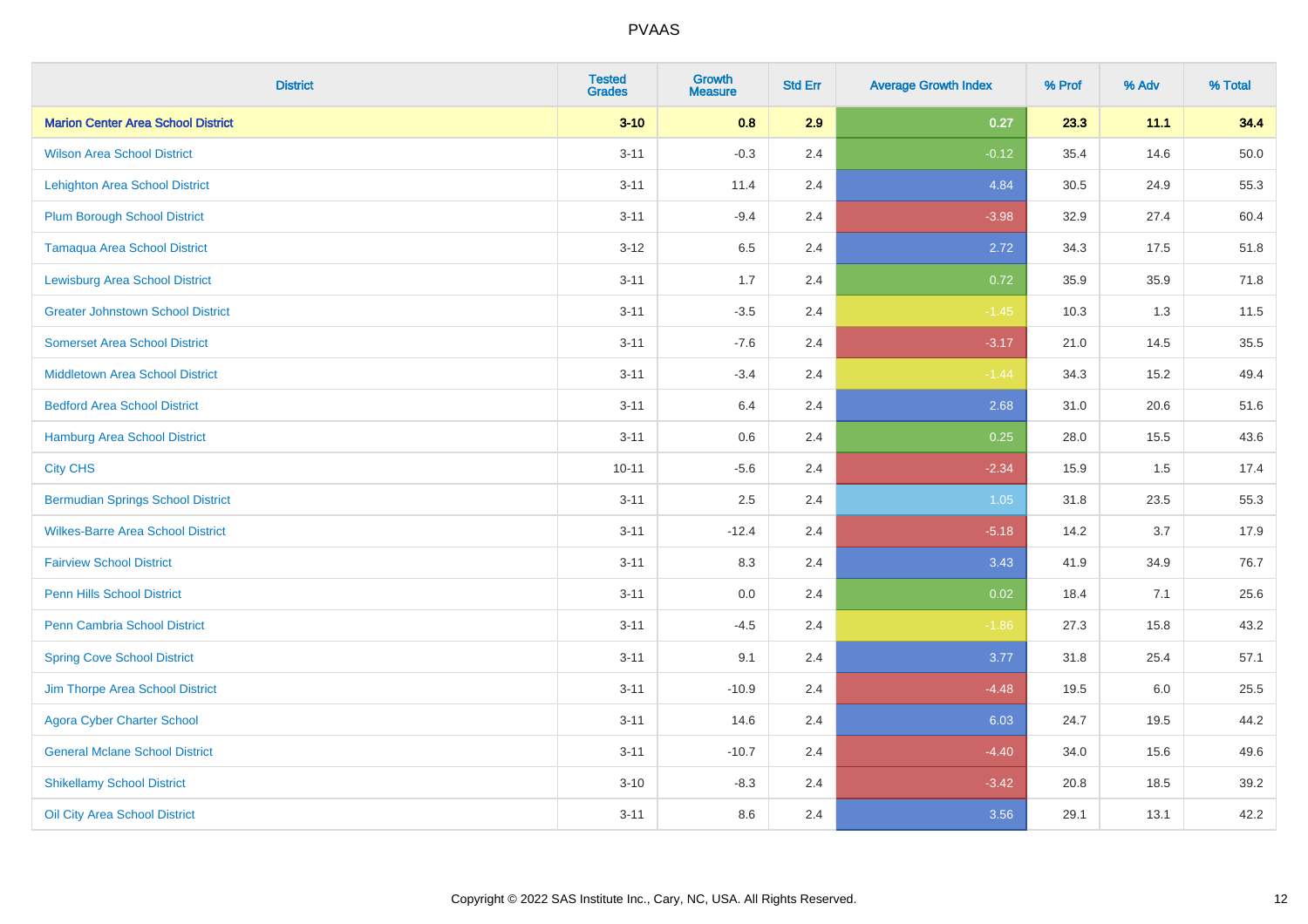| <b>District</b>                                | <b>Tested</b><br><b>Grades</b> | <b>Growth</b><br><b>Measure</b> | <b>Std Err</b> | <b>Average Growth Index</b> | % Prof | % Adv | % Total |
|------------------------------------------------|--------------------------------|---------------------------------|----------------|-----------------------------|--------|-------|---------|
| <b>Marion Center Area School District</b>      | $3 - 10$                       | 0.8                             | 2.9            | 0.27                        | 23.3   | 11.1  | 34.4    |
| <b>Littlestown Area School District</b>        | $3 - 11$                       | 28.7                            | 2.4            | 11.83                       | 38.4   | 29.3  | 67.7    |
| <b>Berwick Area School District</b>            | $3 - 11$                       | $-6.9$                          | 2.4            | $-2.84$                     | 22.3   | 11.5  | 33.8    |
| <b>Tredyffrin-Easttown School District</b>     | $3 - 10$                       | 8.7                             | 2.4            | 3.57                        | 35.2   | 35.8  | 71.0    |
| <b>Annville-Cleona School District</b>         | $3 - 12$                       | 1.1                             | 2.4            | 0.45                        | 34.8   | 13.6  | 48.5    |
| <b>Oley Valley School District</b>             | $3 - 11$                       | 1.4                             | 2.4            | 0.56                        | 37.4   | 23.9  | 61.4    |
| <b>Shamokin Area School District</b>           | $3 - 11$                       | $-2.6$                          | 2.5            | $-1.06$                     | 19.6   | 9.8   | 29.3    |
| <b>Slippery Rock Area School District</b>      | $3 - 11$                       | $-3.8$                          | 2.5            | $-1.56$                     | 30.8   | 21.9  | 52.7    |
| <b>Elizabeth Forward School District</b>       | $3 - 11$                       | $-5.5$                          | 2.5            | $-2.25$                     | 32.2   | 12.8  | 45.0    |
| <b>Wayne Highlands School District</b>         | $3 - 11$                       | 22.5                            | 2.5            | 9.16                        | 33.8   | 40.4  | 74.2    |
| <b>MaST Community Charter School</b>           | $3 - 10$                       | $-0.9$                          | 2.5            | $-0.34$                     | 25.0   | 21.6  | 46.6    |
| <b>Universal Audenried Charter School</b>      | $9 - 11$                       | $-3.8$                          | 2.5            | $-1.53$                     | 3.0    | 0.5   | 3.5     |
| Lehigh Valley Charter High School For The Arts | $9 - 10$                       | $-11.8$                         | 2.5            | $-4.76$                     | 28.9   | 5.7   | 34.6    |
| <b>Deer Lakes School District</b>              | $3 - 11$                       | $-10.0$                         | 2.5            | $-4.02$                     | 27.7   | 9.9   | 37.6    |
| <b>Quaker Valley School District</b>           | $3 - 11$                       | 12.2                            | 2.5            | 4.90                        | 39.5   | 26.4  | 65.9    |
| <b>Wyoming Area School District</b>            | $3 - 10$                       | $-5.5$                          | 2.5            | $-2.21$                     | 32.0   | 9.6   | 41.6    |
| <b>Scranton School District</b>                | $3 - 12$                       | $-10.1$                         | 2.5            | $-4.04$                     | 20.0   | 7.7   | 27.7    |
| <b>West Mifflin Area School District</b>       | $3 - 12$                       | $-11.9$                         | 2.5            | $-4.77$                     | 15.9   | 4.0   | 19.9    |
| <b>Milton Area School District</b>             | $3 - 11$                       | $-10.1$                         | 2.5            | $-4.04$                     | 23.0   | 11.3  | 34.2    |
| <b>Tech Freire Charter School</b>              | $9 - 11$                       | 0.7                             | 2.5            | 0.27                        | 3.6    | 0.0   | 3.6     |
| <b>Upper Adams School District</b>             | $3 - 11$                       | 0.9                             | 2.5            | 0.37                        | 33.0   | 17.0  | 50.0    |
| <b>Hermitage School District</b>               | $3 - 12$                       | 14.0                            | 2.5            | 5.59                        | 34.0   | 27.0  | 61.0    |
| <b>Titusville Area School District</b>         | $3 - 11$                       | $-5.0$                          | 2.5            | $-1.98$                     | 26.5   | 6.8   | 33.3    |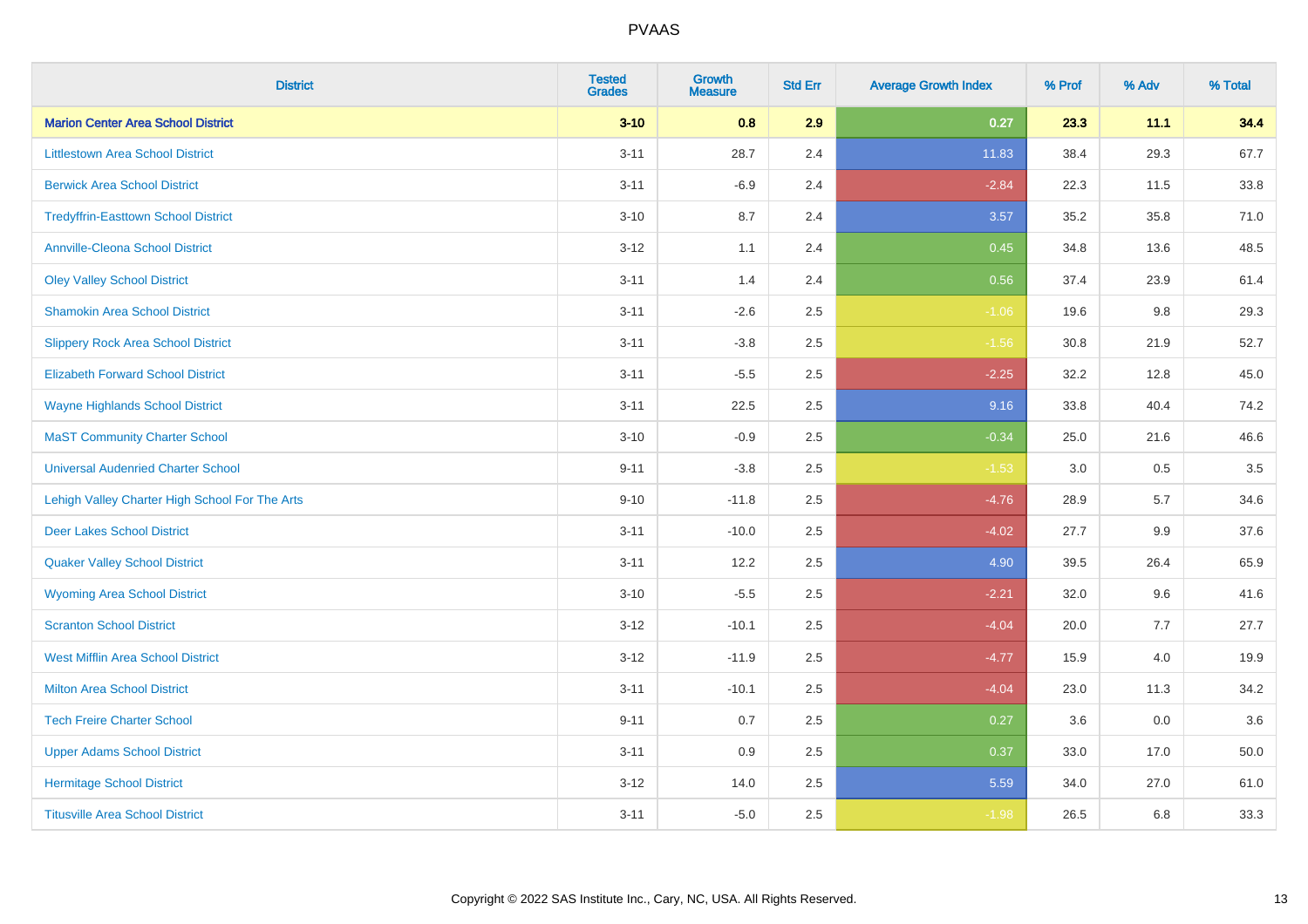| <b>District</b>                                                       | <b>Tested</b><br><b>Grades</b> | <b>Growth</b><br><b>Measure</b> | <b>Std Err</b> | <b>Average Growth Index</b> | % Prof | % Adv | % Total |
|-----------------------------------------------------------------------|--------------------------------|---------------------------------|----------------|-----------------------------|--------|-------|---------|
| <b>Marion Center Area School District</b>                             | $3 - 10$                       | 0.8                             | 2.9            | 0.27                        | 23.3   | 11.1  | 34.4    |
| Pen Argyl Area School District                                        | $3 - 12$                       | 12.8                            | 2.5            | 5.10                        | 28.5   | 23.8  | 52.3    |
| Northern Lehigh School District                                       | $3 - 12$                       | 6.1                             | 2.5            | 2.42                        | 21.4   | 18.0  | 39.3    |
| <b>Central Greene School District</b>                                 | $3 - 11$                       | $-0.4$                          | 2.5            | $-0.15$                     | 27.8   | 14.8  | 42.6    |
| <b>Bald Eagle Area School District</b>                                | $3 - 11$                       | 7.6                             | 2.5            | 3.00                        | 31.6   | 15.6  | 47.3    |
| <b>Jersey Shore Area School District</b>                              | $3 - 11$                       | 0.7                             | 2.5            | 0.27                        | 39.3   | 13.6  | 52.9    |
| <b>Forest Hills School District</b>                                   | $3 - 11$                       | 1.8                             | 2.5            | 0.71                        | 28.8   | 10.3  | 39.1    |
| Preparatory Charter School Of Mathematics, Science, Tech, And Careers | $9 - 10$                       | $-5.1$                          | 2.5            | $-2.03$                     | 6.3    | 1.4   | 7.7     |
| Ambridge Area School District                                         | $3 - 12$                       | $-19.4$                         | 2.5            | $-7.64$                     | 23.2   | 5.6   | 28.9    |
| <b>Beaver Area School District</b>                                    | $3 - 10$                       | $-3.0$                          | 2.5            | $-1.16$                     | 25.8   | 27.8  | 53.6    |
| <b>Woodland Hills School District</b>                                 | $3 - 12$                       | $-4.2$                          | 2.5            | $-1.66$                     | 10.1   | 1.4   | 11.5    |
| <b>Innovative Arts Academy Charter School</b>                         | $6 - 11$                       | $-7.2$                          | 2.5            | $-2.83$                     | 2.0    | 0.0   | 2.0     |
| <b>South Park School District</b>                                     | $3 - 11$                       | $-8.8$                          | 2.5            | $-3.46$                     | 28.1   | 17.0  | 45.2    |
| <b>Brandywine Heights Area School District</b>                        | $3 - 11$                       | 5.8                             | 2.6            | 2.27                        | 27.7   | 28.6  | 56.2    |
| <b>Conneaut School District</b>                                       | $3 - 12$                       | $-2.3$                          | 2.6            | $-0.91$                     | 27.4   | 9.7   | 37.1    |
| <b>Midd-West School District</b>                                      | $3 - 11$                       | 3.6                             | 2.6            | 1.42                        | 28.6   | 25.0  | 53.6    |
| Huntingdon Area School District                                       | $3 - 11$                       | 5.8                             | 2.6            | 2.28                        | 27.8   | 17.4  | 45.2    |
| <b>Danville Area School District</b>                                  | $3 - 11$                       | 18.4                            | 2.6            | 7.19                        | 32.0   | 46.1  | 78.1    |
| Perseus House Charter School Of Excellence                            | $6 - 11$                       | $-6.4$                          | 2.6            | $-2.50$                     | 0.9    | 0.0   | 0.9     |
| Northern Tioga School District                                        | $3 - 12$                       | 6.8                             | 2.6            | 2.64                        | 25.0   | 16.9  | 41.9    |
| <b>Girard School District</b>                                         | $3 - 11$                       | $-12.3$                         | 2.6            | $-4.76$                     | 29.7   | 18.9  | 48.6    |
| Philadelphia Electrical & Tech Charter High School                    | $10 - 10$                      | 1.2                             | 2.6            | 0.45                        | 0.9    | 0.0   | 0.9     |
| <b>Central Valley School District</b>                                 | $3 - 10$                       | 4.7                             | 2.6            | 1.83                        | 37.8   | 18.5  | 56.3    |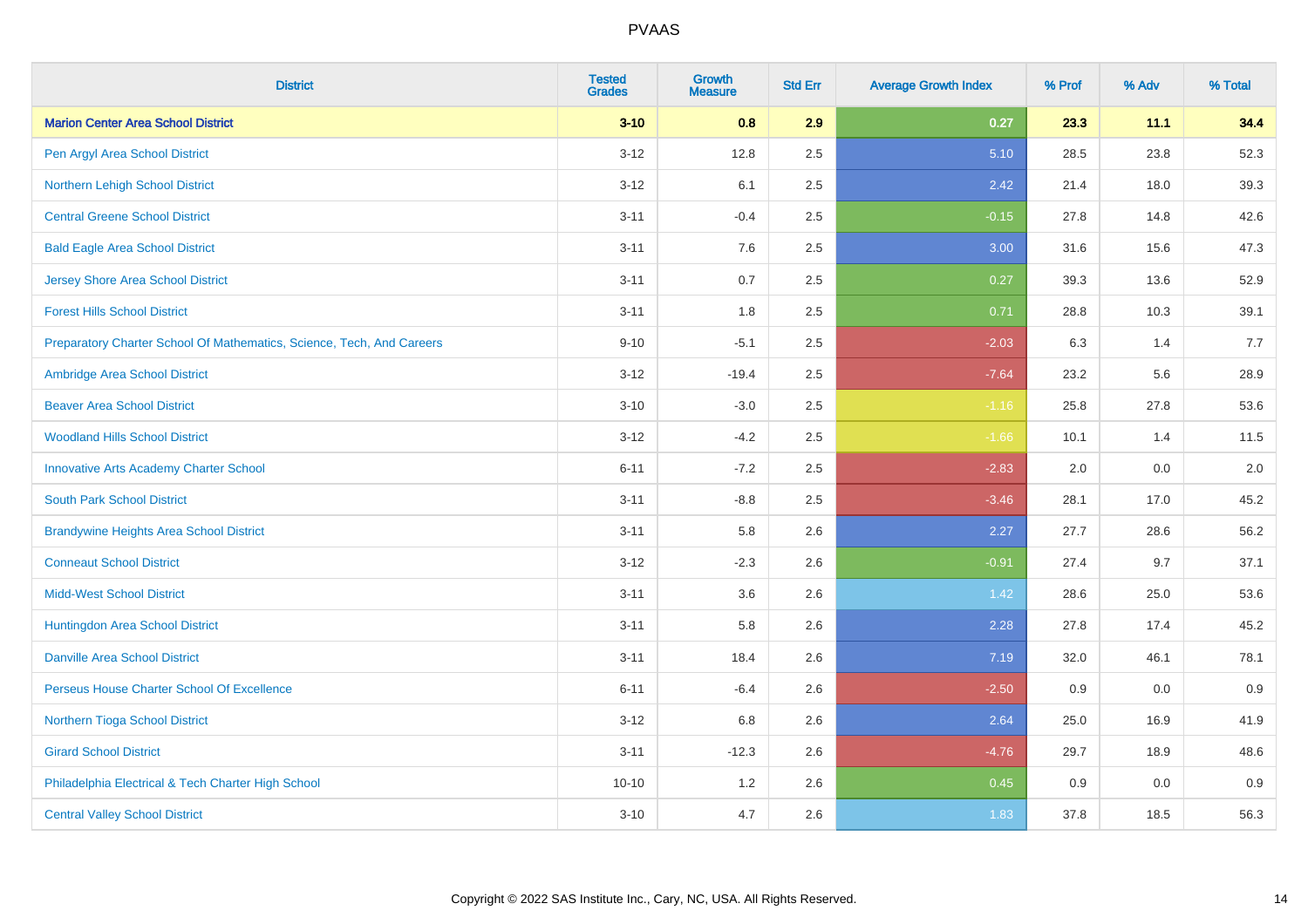| <b>District</b>                                  | <b>Tested</b><br><b>Grades</b> | Growth<br><b>Measure</b> | <b>Std Err</b> | <b>Average Growth Index</b> | % Prof | % Adv   | % Total |
|--------------------------------------------------|--------------------------------|--------------------------|----------------|-----------------------------|--------|---------|---------|
| <b>Marion Center Area School District</b>        | $3 - 10$                       | 0.8                      | 2.9            | 0.27                        | 23.3   | 11.1    | 34.4    |
| <b>Susquenita School District</b>                | $3 - 11$                       | $-5.9$                   | 2.6            | $-2.28$                     | 30.6   | 13.9    | 44.4    |
| <b>Collegium Charter School</b>                  | $3 - 10$                       | 21.2                     | 2.6            | 8.18                        | 25.4   | 16.4    | 41.8    |
| <b>Western Wayne School District</b>             | $3 - 11$                       | 3.6                      | 2.6            | 1.39                        | 30.8   | 16.2    | 47.0    |
| <b>Wyomissing Area School District</b>           | $3 - 12$                       | $-2.4$                   | 2.6            | $-0.92$                     | 25.6   | 28.1    | 53.7    |
| <b>Franklin Area School District</b>             | $3 - 11$                       | $-3.7$                   | 2.6            | $-1.43$                     | 30.5   | 5.9     | 36.4    |
| Community Academy Of Philadelphia Charter School | $3 - 11$                       | 0.1                      | 2.6            | 0.06                        | 9.7    | 2.6     | 12.4    |
| <b>Derry Area School District</b>                | $3 - 11$                       | $-11.8$                  | 2.6            | $-4.53$                     | 34.8   | 6.1     | 40.9    |
| <b>Greater Nanticoke Area School District</b>    | $3 - 12$                       | $-6.8$                   | 2.6            | $-2.58$                     | 15.2   | $8.9\,$ | 24.1    |
| <b>Chester-Upland School District</b>            | $3 - 11$                       | $-3.6$                   | 2.6            | $-1.38$                     | 1.6    | 0.0     | 1.6     |
| <b>Hopewell Area School District</b>             | $3 - 11$                       | 0.8                      | 2.6            | 0.31                        | 34.5   | 12.4    | 46.9    |
| <b>Richland School District</b>                  | $3 - 11$                       | $-6.9$                   | 2.6            | $-2.63$                     | 40.1   | 20.9    | 61.0    |
| Penns Valley Area School District                | $3 - 12$                       | 14.1                     | 2.6            | 5.33                        | 29.6   | 23.3    | 52.9    |
| <b>Montoursville Area School District</b>        | $3-12$                         | $-8.4$                   | 2.6            | $-3.17$                     | 38.8   | 18.2    | 57.0    |
| Karns City Area School District                  | $3 - 11$                       | $-7.2$                   | 2.6            | $-2.71$                     | 26.4   | 20.8    | 47.2    |
| <b>Towanda Area School District</b>              | $3 - 11$                       | $-4.0$                   | 2.6            | $-1.52$                     | 24.8   | 9.9     | 34.8    |
| <b>Neshannock Township School District</b>       | $3 - 10$                       | $-12.5$                  | 2.7            | $-4.73$                     | 29.0   | 13.0    | 42.0    |
| Susquehanna Township School District             | $3-12$                         | 3.9                      | 2.7            | 1.45                        | 19.0   | 13.1    | 32.0    |
| Boys Latin Of Philadelphia Charter School        | $6 - 12$                       | $-8.0$                   | 2.7            | $-3.02$                     | 1.4    | 0.0     | 1.4     |
| <b>Riverside School District</b>                 | $3 - 11$                       | $-6.2$                   | 2.7            | $-2.33$                     | 20.8   | 17.0    | 37.7    |
| <b>Palmerton Area School District</b>            | $3 - 11$                       | $-0.9$                   | 2.7            | $-0.34$                     | 34.3   | 14.3    | 48.6    |
| <b>Loyalsock Township School District</b>        | $3 - 12$                       | 26.7                     | 2.7            | 9.92                        | 36.8   | 35.1    | 71.9    |
| Schuylkill Haven Area School District            | $3 - 11$                       | $-5.3$                   | 2.7            | $-1.96$                     | 22.2   | 11.6    | 33.8    |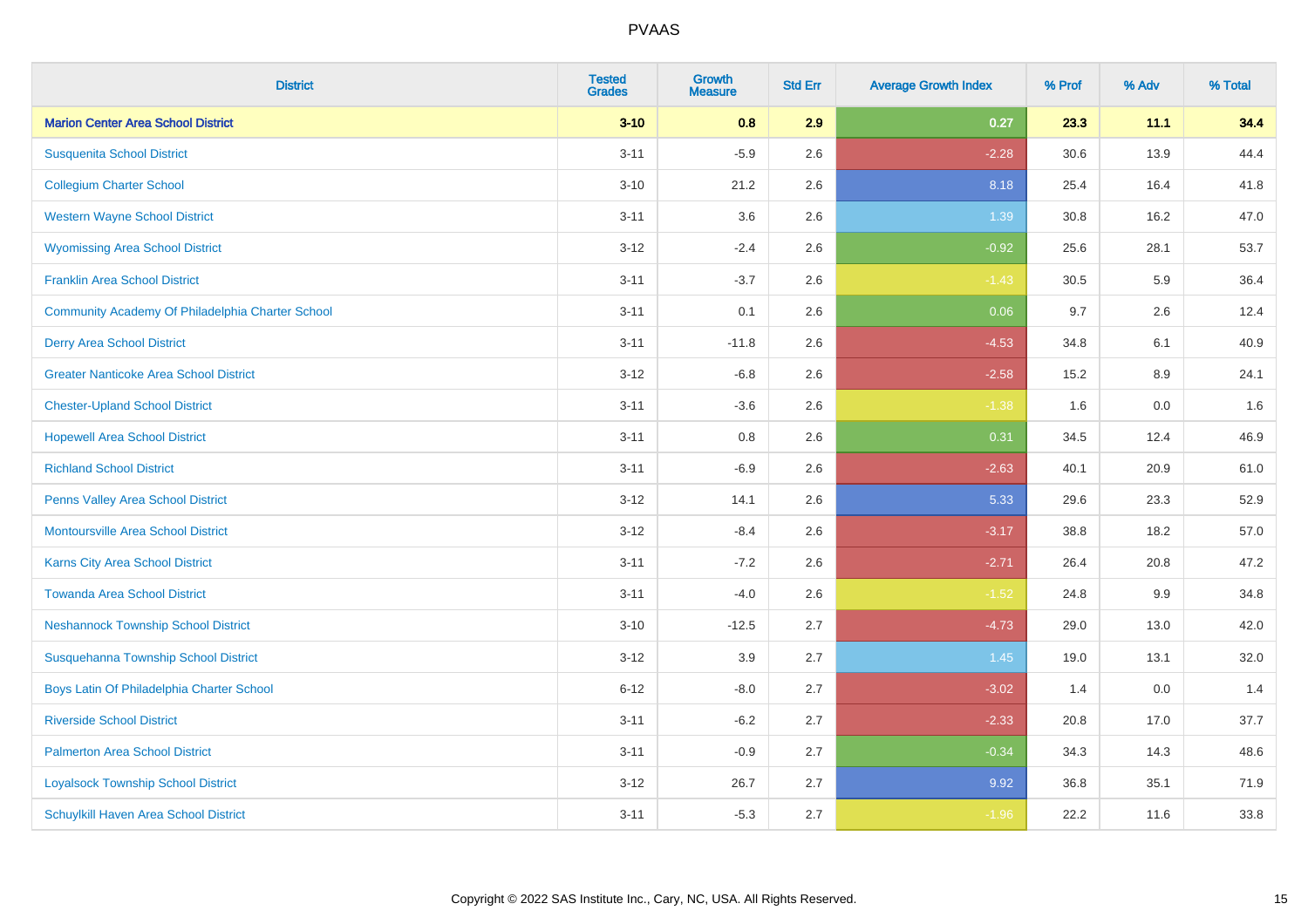| <b>District</b>                                    | <b>Tested</b><br><b>Grades</b> | <b>Growth</b><br><b>Measure</b> | <b>Std Err</b> | <b>Average Growth Index</b> | % Prof | % Adv | % Total |
|----------------------------------------------------|--------------------------------|---------------------------------|----------------|-----------------------------|--------|-------|---------|
| <b>Marion Center Area School District</b>          | $3 - 10$                       | 0.8                             | 2.9            | 0.27                        | 23.3   | 11.1  | 34.4    |
| <b>Dunmore School District</b>                     | $3 - 11$                       | $-12.2$                         | 2.7            | $-4.51$                     | 15.0   | 5.3   | 20.4    |
| <b>Riverside Beaver County School District</b>     | $3 - 11$                       | $-5.5$                          | 2.7            | $-2.03$                     | 35.8   | 23.2  | 59.0    |
| <b>Punxsutawney Area School District</b>           | $3 - 11$                       | 15.8                            | 2.7            | 5.83                        | 18.6   | 29.0  | 47.6    |
| <b>Mid Valley School District</b>                  | $3 - 10$                       | $-11.1$                         | 2.7            | $-4.07$                     | 28.3   | 8.1   | 36.4    |
| <b>North East School District</b>                  | $3 - 11$                       | $-5.3$                          | 2.7            | $-1.97$                     | 31.7   | 24.8  | 56.4    |
| <b>Yough School District</b>                       | $3 - 10$                       | $-6.2$                          | 2.7            | $-2.27$                     | 28.9   | 8.8   | 37.7    |
| <b>Warrior Run School District</b>                 | $3 - 11$                       | 10.5                            | 2.7            | 3.86                        | 34.1   | 16.8  | 50.9    |
| Philadelphia Academy Charter School                | $3 - 11$                       | $-14.7$                         | 2.7            | $-5.42$                     | 21.6   | 3.9   | 25.5    |
| <b>West York Area School District</b>              | $3-12$                         | $-9.8$                          | 2.7            | $-3.57$                     | 21.9   | 10.9  | 32.8    |
| <b>Lincoln Park Performing Arts Charter School</b> | $7 - 11$                       | $-14.9$                         | 2.7            | $-5.45$                     | 39.3   | 8.9   | 48.2    |
| <b>Charleroi School District</b>                   | $3 - 11$                       | $-4.3$                          | 2.7            | $-1.55$                     | 22.2   | 15.9  | 38.1    |
| <b>Hanover Public School District</b>              | $3 - 11$                       | $-12.4$                         | 2.7            | $-4.50$                     | 22.7   | 6.2   | 28.9    |
| <b>Wattsburg Area School District</b>              | $3 - 11$                       | 1.0                             | 2.7            | 0.36                        | 20.4   | 12.4  | 32.7    |
| <b>Lakeland School District</b>                    | $3 - 11$                       | 13.3                            | 2.8            | 4.80                        | 22.2   | 21.2  | 43.4    |
| <b>Montrose Area School District</b>               | $3 - 10$                       | 12.3                            | 2.8            | 4.41                        | 37.8   | 28.9  | 66.7    |
| Lake-Lehman School District                        | $3 - 11$                       | 14.9                            | 2.8            | 5.34                        | 25.8   | 22.5  | 48.3    |
| <b>Mohawk Area School District</b>                 | $3 - 11$                       | $-10.5$                         | 2.8            | $-3.75$                     | 35.1   | 10.6  | 45.7    |
| <b>Kutztown Area School District</b>               | $3-12$                         | 9.3                             | 2.8            | 3.34                        | 38.5   | 14.6  | 53.2    |
| <b>Columbia-Montour AVTS</b>                       | $9 - 10$                       | $-7.1$                          | 2.8            | $-2.52$                     | 19.5   | 3.2   | 22.7    |
| <b>Blairsville-Saltsburg School District</b>       | $3 - 11$                       | $-7.5$                          | 2.8            | $-2.67$                     | 20.1   | 8.2   | 28.3    |
| Mastery Charter School - Shoemaker Campus          | $7 - 10$                       | $-2.3$                          | 2.8            | $-0.81$                     | 10.1   | 3.7   | 13.8    |
| <b>Iroquois School District</b>                    | $3 - 11$                       | 13.6                            | 2.8            | 4.83                        | 33.3   | 16.0  | 49.4    |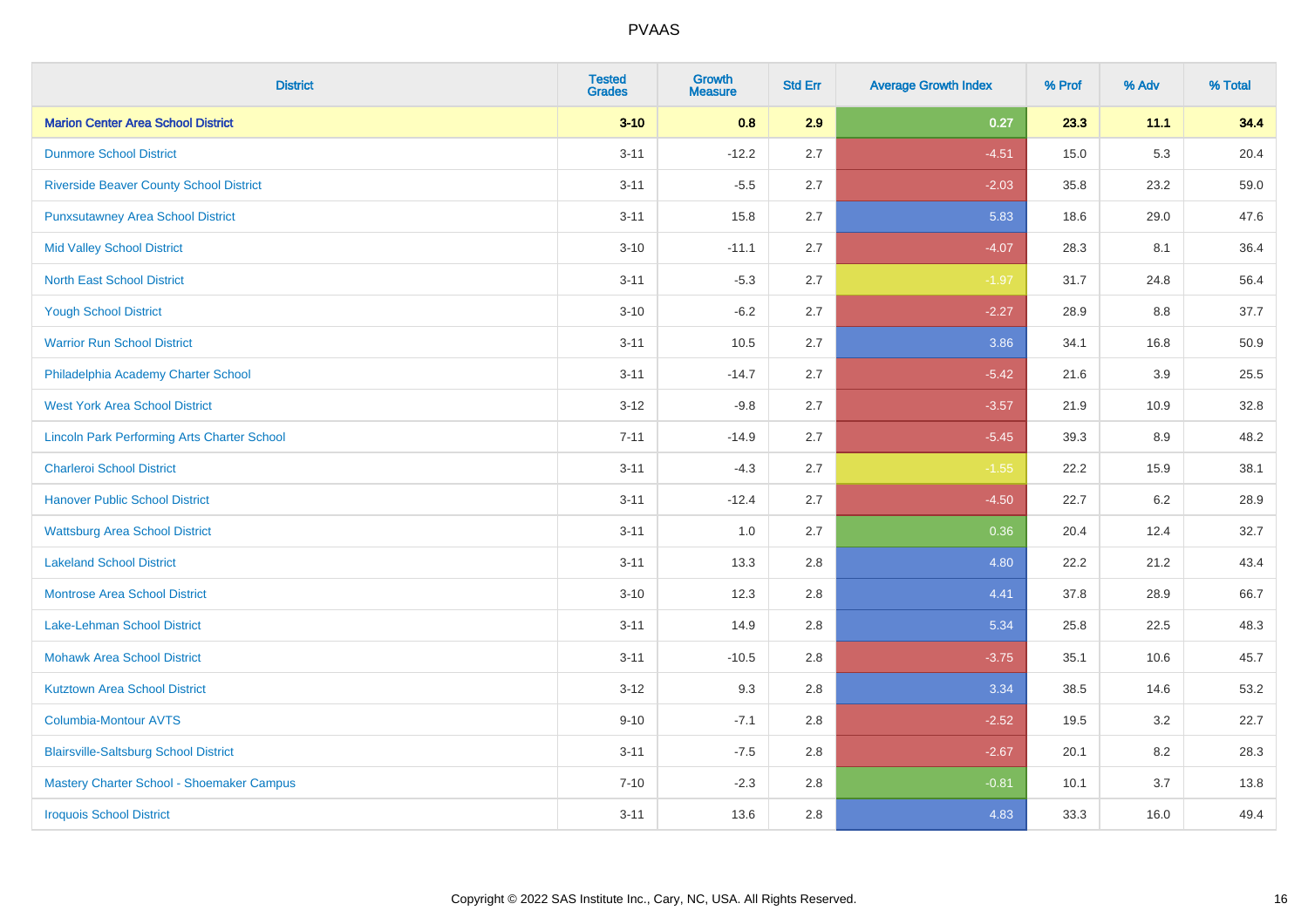| <b>District</b>                              | <b>Tested</b><br><b>Grades</b> | <b>Growth</b><br><b>Measure</b> | <b>Std Err</b> | <b>Average Growth Index</b> | % Prof | % Adv   | % Total |
|----------------------------------------------|--------------------------------|---------------------------------|----------------|-----------------------------|--------|---------|---------|
| <b>Marion Center Area School District</b>    | $3 - 10$                       | 0.8                             | 2.9            | 0.27                        | 23.3   | 11.1    | 34.4    |
| Southern Tioga School District               | $3 - 11$                       | $-0.1$                          | 2.8            | $-0.03$                     | 26.3   | 10.3    | 36.6    |
| Catasauqua Area School District              | $3 - 12$                       | $-7.3$                          | 2.8            | $-2.58$                     | 27.1   | 11.2    | 38.3    |
| <b>Bellwood-Antis School District</b>        | $3 - 10$                       | 3.5                             | 2.8            | 1.24                        | 40.9   | 19.4    | 60.2    |
| <b>Mount Union Area School District</b>      | $3 - 10$                       | $-2.5$                          | 2.8            | $-0.89$                     | 19.8   | 5.8     | 25.6    |
| <b>Westmont Hilltop School District</b>      | $3 - 11$                       | $-1.0$                          | 2.8            | $-0.36$                     | 33.3   | 14.7    | 48.0    |
| <b>Big Beaver Falls Area School District</b> | $3 - 11$                       | $-17.9$                         | 2.8            | $-6.27$                     | 9.4    | 2.8     | 12.2    |
| <b>Elk Lake School District</b>              | $3 - 11$                       | $-6.1$                          | 2.9            | $-2.12$                     | 26.3   | 11.6    | 37.9    |
| <b>Kane Area School District</b>             | $3 - 10$                       | 8.8                             | 2.9            | 3.07                        | 31.4   | 19.8    | 51.2    |
| <b>Marion Center Area School District</b>    | $3 - 10$                       | 0.8                             | 2.9            | 0.27                        | 23.3   | 11.1    | 34.4    |
| <b>Canton Area School District</b>           | $3 - 11$                       | 8.4                             | 2.9            | 2.92                        | 13.8   | 23.0    | 36.8    |
| <b>Palisades School District</b>             | $3 - 11$                       | 7.7                             | 2.9            | 2.66                        | 27.8   | 20.3    | 48.1    |
| <b>Moniteau School District</b>              | $3 - 11$                       | $-11.8$                         | 2.9            | $-4.07$                     | 22.6   | $5.0\,$ | 27.6    |
| <b>Chestnut Ridge School District</b>        | $3 - 12$                       | 4.0                             | 2.9            | 1.38                        | 33.2   | 11.0    | 44.2    |
| <b>Cambria Heights School District</b>       | $3 - 10$                       | $-6.2$                          | 2.9            | $-2.11$                     | 25.0   | 13.0    | 38.0    |
| <b>Washington School District</b>            | $3 - 11$                       | $-15.9$                         | 2.9            | $-5.44$                     | 12.9   | 1.7     | 14.7    |
| <b>Bristol Borough School District</b>       | $3 - 12$                       | $-5.9$                          | 2.9            | $-2.00$                     | 27.8   | 3.3     | 31.1    |
| New Hope-Solebury School District            | $3 - 11$                       | 28.8                            | 2.9            | 9.77                        | 31.6   | 50.0    | 81.6    |
| <b>Camp Hill School District</b>             | $3 - 12$                       | 20.7                            | 2.9            | 7.00                        | 32.3   | 41.4    | 73.7    |
| <b>Apollo-Ridge School District</b>          | $3 - 12$                       | 9.5                             | 3.0            | 3.23                        | 34.0   | 9.4     | 43.4    |
| <b>Greenville Area School District</b>       | $3 - 11$                       | $-13.2$                         | 3.0            | $-4.45$                     | 32.1   | 4.6     | 36.7    |
| Philipsburg-Osceola Area School District     | $3 - 11$                       | 4.1                             | 3.0            | 1.37                        | 22.5   | 16.2    | 38.8    |
| <b>Mcguffey School District</b>              | $3 - 11$                       | $-12.1$                         | 3.0            | $-4.06$                     | 12.8   | 5.9     | 18.6    |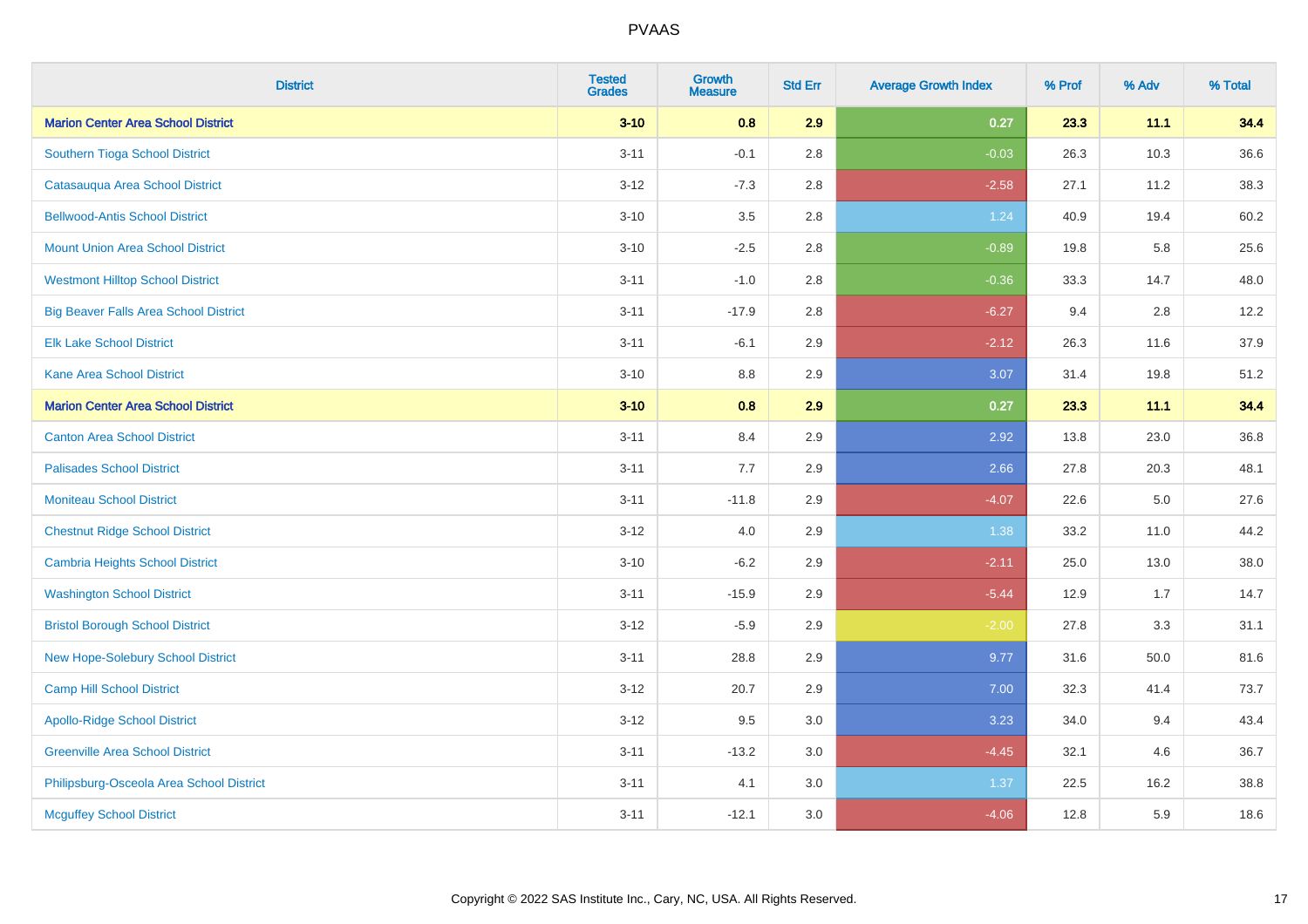| <b>District</b>                                   | <b>Tested</b><br><b>Grades</b> | <b>Growth</b><br><b>Measure</b> | <b>Std Err</b> | <b>Average Growth Index</b> | % Prof | % Adv | % Total |
|---------------------------------------------------|--------------------------------|---------------------------------|----------------|-----------------------------|--------|-------|---------|
| <b>Marion Center Area School District</b>         | $3 - 10$                       | 0.8                             | 2.9            | 0.27                        | 23.3   | 11.1  | 34.4    |
| <b>Bentworth School District</b>                  | $3 - 11$                       | 7.0                             | 3.0            | 2.36                        | 26.6   | 17.0  | 43.6    |
| Lehigh Valley Academy Regional Charter School     | $3 - 11$                       | $-5.9$                          | 3.0            | $-1.98$                     | 20.0   | 7.7   | 27.7    |
| Southern Columbia Area School District            | $3 - 11$                       | $-8.5$                          | 3.0            | $-2.83$                     | 30.5   | 12.8  | 43.3    |
| <b>Pine Grove Area School District</b>            | $3 - 11$                       | $-1.1$                          | 3.0            | $-0.36$                     | 29.5   | 14.3  | 43.8    |
| <b>Mastery Charter School - Hardy Williams</b>    | $3 - 11$                       | 6.6                             | 3.0            | 2.21                        | 24.7   | 1.2   | 25.9    |
| <b>Windber Area School District</b>               | $3 - 11$                       | $-11.9$                         | 3.0            | $-3.94$                     | 41.0   | 10.3  | 51.3    |
| <b>Wellsboro Area School District</b>             | $3 - 11$                       | $-6.3$                          | 3.0            | $-2.08$                     | 24.4   | 13.4  | 37.8    |
| <b>MaST Community Charter School II</b>           | $3 - 10$                       | 1.4                             | 3.0            | 0.45                        | 16.1   | 4.6   | 20.7    |
| <b>East Allegheny School District</b>             | $3 - 11$                       | $-6.4$                          | 3.0            | $-2.11$                     | 21.0   | 7.4   | 28.4    |
| <b>Executive Education Academy Charter School</b> | $3 - 10$                       | $-14.6$                         | 3.0            | $-4.81$                     | 8.5    | 1.2   | 9.8     |
| <b>Brentwood Borough School District</b>          | $3 - 11$                       | 1.3                             | 3.0            | 0.44                        | 20.2   | 16.0  | 36.2    |
| <b>Uniontown Area School District</b>             | $3 - 11$                       | $-2.8$                          | 3.1            | $-0.91$                     | 31.7   | 7.3   | 39.0    |
| <b>Carmichaels Area School District</b>           | $3 - 10$                       | $-7.0$                          | 3.1            | $-2.30$                     | 17.8   | 9.6   | 27.4    |
| <b>Freedom Area School District</b>               | $3 - 11$                       | $-6.3$                          | 3.1            | $-2.04$                     | 22.9   | 8.4   | 31.3    |
| <b>Springfield Township School District</b>       | $3 - 11$                       | $-3.9$                          | 3.1            | $-1.27$                     | 37.2   | 30.8  | 68.1    |
| <b>Southmoreland School District</b>              | $3 - 11$                       | $-12.5$                         | 3.1            | $-4.04$                     | 33.3   | 15.5  | 48.8    |
| <b>Avon Grove Charter School</b>                  | $3 - 11$                       | 9.8                             | 3.1            | 3.18                        | 32.4   | 26.0  | 58.4    |
| <b>Mercer Area School District</b>                | $3 - 11$                       | 2.2                             | 3.1            | 0.70                        | 24.4   | 11.8  | 36.2    |
| <b>Maritime Academy Charter School</b>            | $3 - 10$                       | 13.2                            | 3.1            | 4.29                        | 24.0   | 1.3   | 25.3    |
| <b>KIPP Dubois Charter School</b>                 | $9 - 10$                       | $-3.0$                          | 3.1            | $-0.95$                     | 10.0   | 0.0   | 10.0    |
| <b>Everett Area School District</b>               | $3 - 11$                       | $-1.1$                          | 3.1            | $-0.34$                     | 34.2   | 13.2  | 47.4    |
| South Williamsport Area School District           | $3 - 10$                       | 0.9                             | 3.1            | 0.31                        | 38.4   | 11.6  | 50.0    |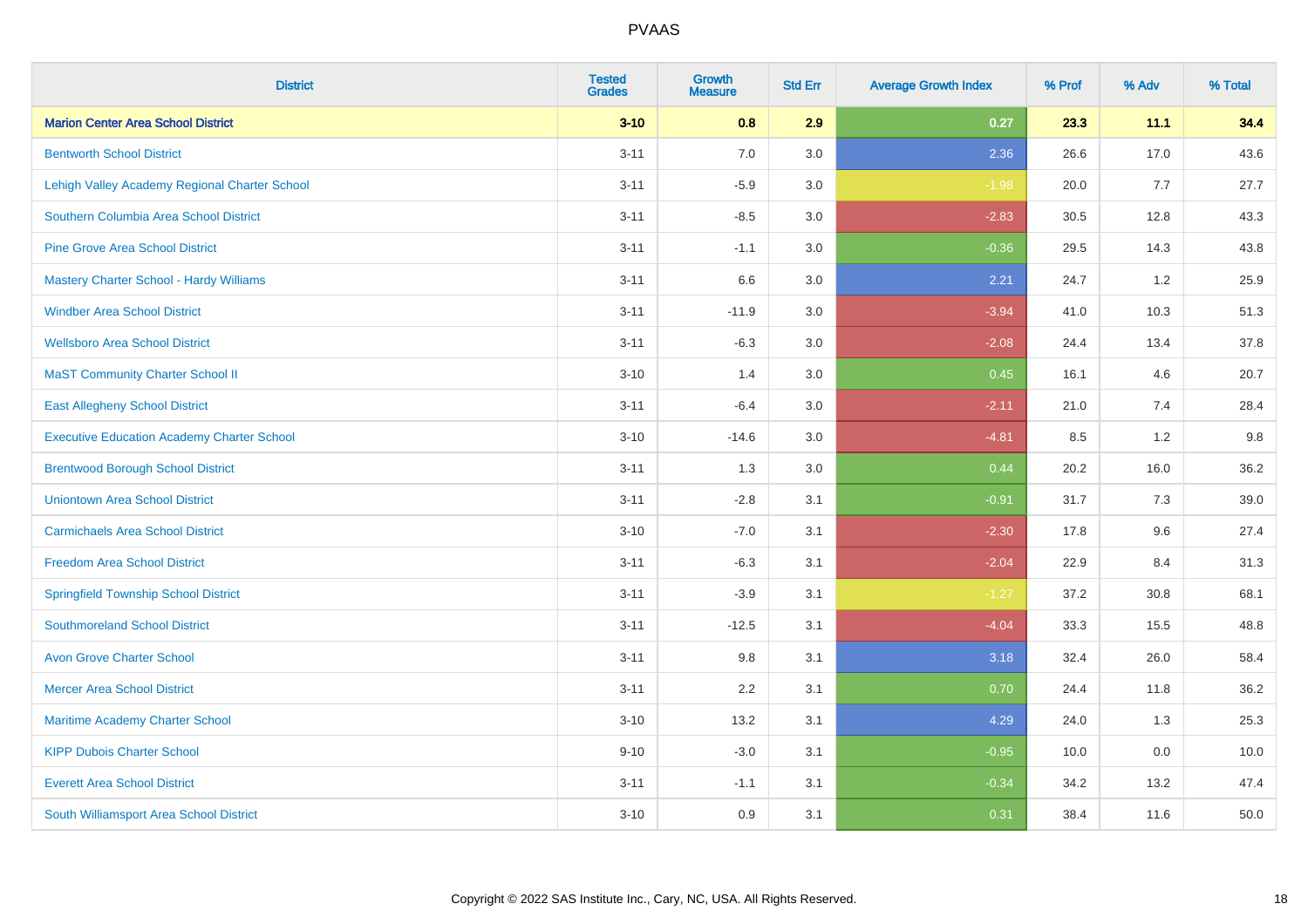| <b>District</b>                                 | <b>Tested</b><br><b>Grades</b> | <b>Growth</b><br><b>Measure</b> | <b>Std Err</b> | <b>Average Growth Index</b> | % Prof | % Adv | % Total |
|-------------------------------------------------|--------------------------------|---------------------------------|----------------|-----------------------------|--------|-------|---------|
| <b>Marion Center Area School District</b>       | $3 - 10$                       | 0.8                             | 2.9            | 0.27                        | 23.3   | 11.1  | 34.4    |
| <b>Redbank Valley School District</b>           | $3 - 11$                       | $-7.5$                          | 3.1            | $-2.41$                     | 12.4   | 10.6  | 23.1    |
| <b>Cranberry Area School District</b>           | $3 - 12$                       | $-0.9$                          | 3.1            | $-0.29$                     | 25.5   | 9.7   | 35.2    |
| <b>Fort Cherry School District</b>              | $3 - 10$                       | $-0.7$                          | 3.1            | $-0.21$                     | 30.6   | 14.1  | 44.7    |
| <b>Laurel School District</b>                   | $3 - 11$                       | 13.0                            | 3.1            | 4.19                        | 30.3   | 15.7  | 46.1    |
| <b>Brookville Area School District</b>          | $3 - 11$                       | $6.8\,$                         | 3.1            | 2.19                        | 46.1   | 14.6  | 60.7    |
| <b>Old Forge School District</b>                | $3 - 12$                       | $-11.3$                         | 3.1            | $-3.62$                     | 28.6   | 13.2  | 41.8    |
| <b>Ellwood City Area School District</b>        | $3 - 11$                       | $-12.5$                         | 3.1            | $-4.00$                     | 26.7   | 8.7   | 35.4    |
| Renaissance Academy Charter School              | $3 - 11$                       | $-5.6$                          | 3.1            | $-1.79$                     | 28.4   | 18.5  | 46.9    |
| <b>Pequea Valley School District</b>            | $3 - 11$                       | 18.0                            | 3.1            | 5.74                        | 29.2   | 37.5  | 66.7    |
| South Allegheny School District                 | $3 - 11$                       | $-0.9$                          | 3.1            | $-0.30$                     | 23.8   | 2.5   | 26.2    |
| <b>Ligonier Valley School District</b>          | $3 - 11$                       | $-10.8$                         | 3.1            | $-3.43$                     | 34.1   | 5.8   | 39.9    |
| Jefferson County-Dubois AVTS                    | $9 - 11$                       | $-11.7$                         | 3.1            | $-3.72$                     | 17.6   | 2.8   | 20.4    |
| <b>Mahanoy Area School District</b>             | $3 - 10$                       | $-3.4$                          | 3.1            | $-1.07$                     | 21.4   | 8.6   | 30.0    |
| South Side Area School District                 | $3 - 11$                       | $-0.6$                          | 3.1            | $-0.19$                     | 24.0   | 28.0  | 52.0    |
| <b>Carlynton School District</b>                | $3 - 11$                       | $-2.0$                          | 3.2            | $-0.62$                     | 27.9   | 5.2   | 33.1    |
| <b>Montgomery Area School District</b>          | $3 - 11$                       | $-5.8$                          | 3.2            | $-1.83$                     | 25.0   | 11.5  | 36.5    |
| <b>Central Fulton School District</b>           | $3 - 11$                       | $-13.3$                         | 3.2            | $-4.20$                     | 18.1   | 9.7   | 27.8    |
| <b>Carbondale Area School District</b>          | $3 - 10$                       | $-2.8$                          | 3.2            | $-0.87$                     | 27.5   | 2.9   | 30.4    |
| <b>Sayre Area School District</b>               | $3 - 11$                       | 5.8                             | 3.2            | 1.81                        | 30.3   | 21.0  | 51.3    |
| <b>Eastern Lancaster County School District</b> | $3 - 12$                       | 2.9                             | 3.2            | 0.91                        | 35.2   | 36.4  | 71.6    |
| <b>Carbon Career &amp; Technical Institute</b>  | $9 - 11$                       | $-9.3$                          | 3.2            | $-2.92$                     | 19.6   | 2.2   | 21.7    |
| Octorara Area School District                   | $3 - 11$                       | $-7.5$                          | 3.2            | $-2.35$                     | 26.1   | 17.0  | 43.2    |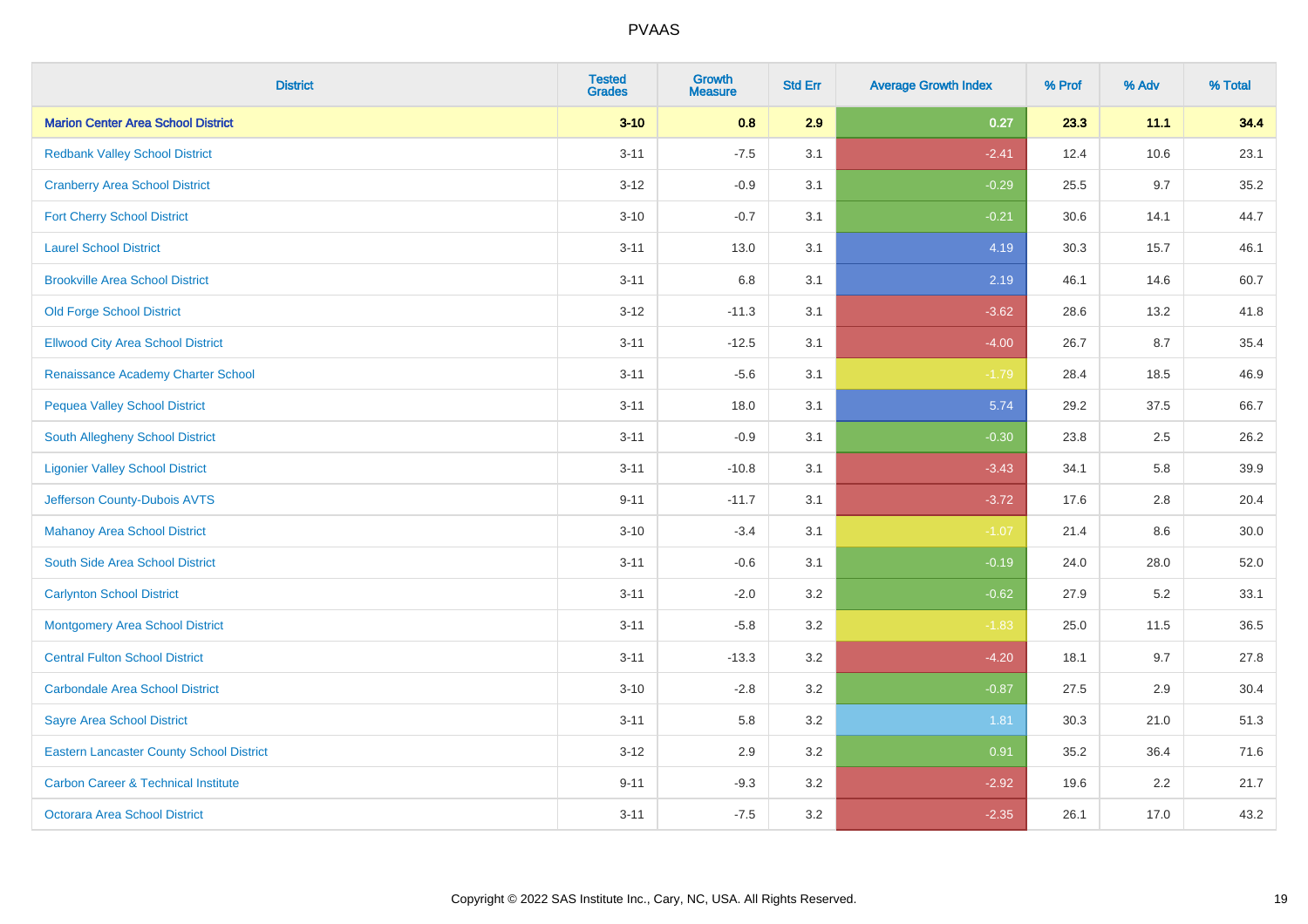| <b>District</b>                                        | <b>Tested</b><br><b>Grades</b> | <b>Growth</b><br><b>Measure</b> | <b>Std Err</b> | <b>Average Growth Index</b> | % Prof | % Adv | % Total |
|--------------------------------------------------------|--------------------------------|---------------------------------|----------------|-----------------------------|--------|-------|---------|
| <b>Marion Center Area School District</b>              | $3 - 10$                       | 0.8                             | 2.9            | 0.27                        | 23.3   | 11.1  | 34.4    |
| <b>Wyalusing Area School District</b>                  | $3 - 12$                       | 5.7                             | 3.2            | 1.78                        | 38.6   | 12.9  | 51.4    |
| <b>Steelton-Highspire School District</b>              | $3 - 11$                       | $-5.3$                          | 3.2            | $-1.65$                     | 13.9   | 0.0   | 13.9    |
| Shenango Area School District                          | $3 - 11$                       | 1.7                             | 3.2            | 0.52                        | 41.4   | 13.8  | 55.3    |
| <b>Troy Area School District</b>                       | $3 - 10$                       | $-4.7$                          | 3.2            | $-1.46$                     | 22.8   | 16.5  | 39.2    |
| Juniata Valley School District                         | $3 - 11$                       | 1.6                             | 3.2            | 0.51                        | 23.1   | 9.4   | 32.5    |
| <b>New Brighton Area School District</b>               | $3 - 11$                       | $-2.1$                          | 3.2            | $-0.65$                     | 31.5   | 11.1  | 42.6    |
| New Kensington-Arnold School District                  | $3 - 11$                       | $-5.8$                          | 3.2            | $-1.80$                     | 10.8   | 1.2   | 12.0    |
| <b>Northwestern School District</b>                    | $3 - 11$                       | $-14.6$                         | 3.2            | $-4.51$                     | 32.5   | 13.7  | 46.2    |
| <b>Burgettstown Area School District</b>               | $3 - 11$                       | $-11.2$                         | 3.2            | $-3.46$                     | 16.0   | 2.7   | 18.7    |
| <b>Panther Valley School District</b>                  | $3 - 12$                       | $-13.3$                         | 3.2            | $-4.10$                     | 31.5   | 4.1   | 35.6    |
| Meyersdale Area School District                        | $3 - 11$                       | $-16.1$                         | 3.3            | $-4.94$                     | 20.3   | 5.8   | 26.1    |
| <b>Muncy School District</b>                           | $3 - 11$                       | 6.9                             | 3.3            | 2.12                        | 37.6   | 18.8  | 56.4    |
| <b>Newport School District</b>                         | $3 - 12$                       | $3.8\,$                         | 3.3            | 1.17                        | 38.8   | 10.4  | 49.2    |
| <b>West Branch Area School District</b>                | $3 - 11$                       | 17.0                            | 3.3            | 5.20                        | 47.1   | 19.1  | 66.2    |
| Northern Bedford County School District                | $3 - 11$                       | $-2.3$                          | 3.3            | $-0.69$                     | 26.2   | 16.9  | 43.1    |
| Lackawanna Trail School District                       | $3 - 10$                       | $-11.0$                         | 3.3            | $-3.35$                     | 13.1   | 18.0  | 31.2    |
| <b>Northwest Area School District</b>                  | $3 - 10$                       | $-3.2$                          | 3.3            | $-0.97$                     | 30.4   | 13.0  | 43.5    |
| <b>Westinghouse Arts Academy Charter School</b>        | $9 - 10$                       | $-6.0$                          | 3.3            | $-1.81$                     | 20.2   | 8.9   | 29.1    |
| Propel Charter School - Braddock Hills                 | $3 - 11$                       | $-2.1$                          | 3.3            | $-0.63$                     | 4.8    | 3.2   | 8.1     |
| Wilmington Area School District                        | $3 - 11$                       | 11.1                            | 3.3            | 3.37                        | 29.8   | 26.2  | 56.0    |
| <b>North Star School District</b>                      | $3 - 11$                       | 1.1                             | 3.3            | 0.34                        | 26.2   | 20.0  | 46.2    |
| <b>Chester Charter Scholars Academy Charter School</b> | $3 - 12$                       | $-6.2$                          | 3.3            | $-1.88$                     | 2.2    | 0.0   | 2.2     |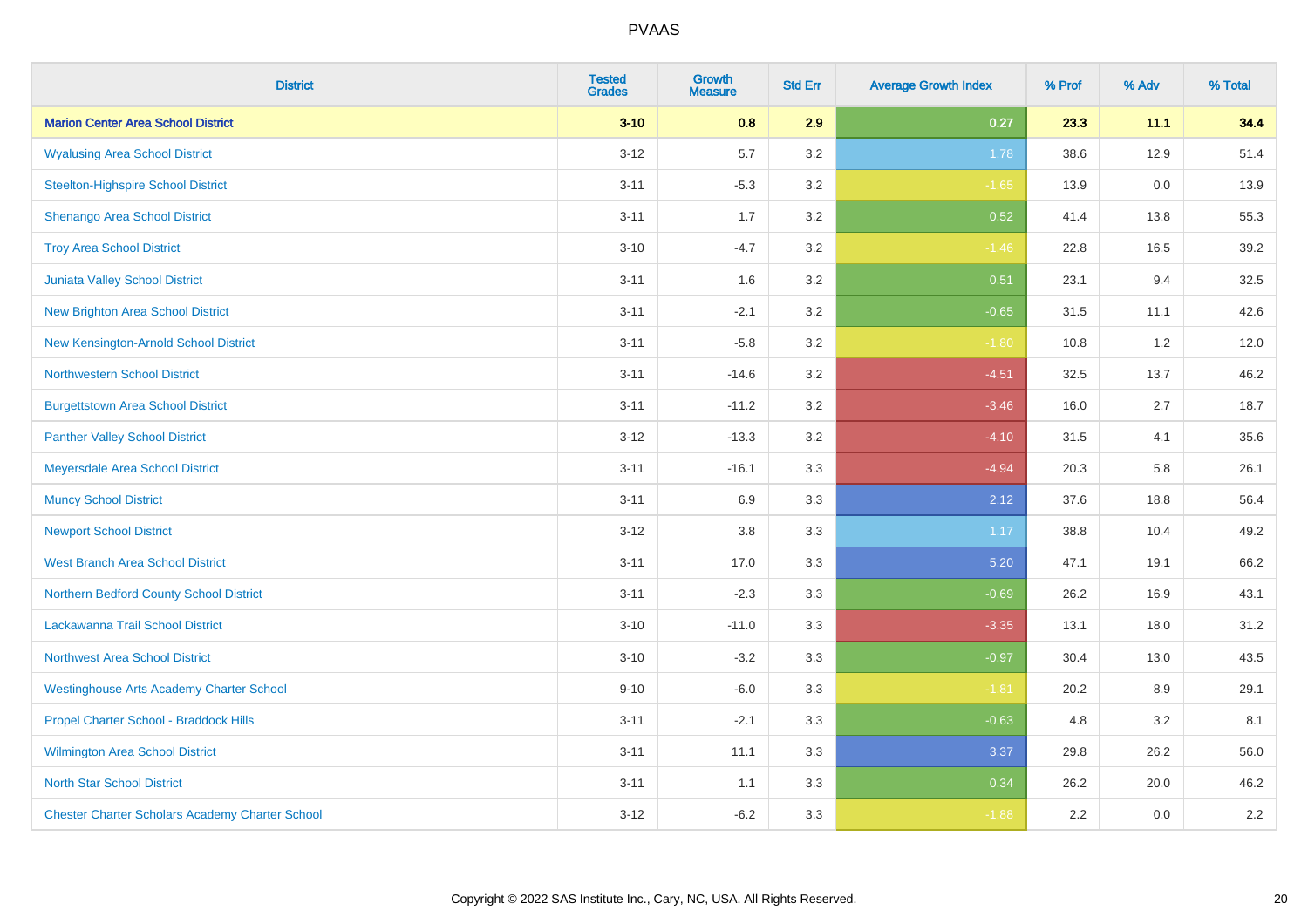| <b>District</b>                               | <b>Tested</b><br><b>Grades</b> | Growth<br><b>Measure</b> | <b>Std Err</b> | <b>Average Growth Index</b> | % Prof | % Adv   | % Total |
|-----------------------------------------------|--------------------------------|--------------------------|----------------|-----------------------------|--------|---------|---------|
| <b>Marion Center Area School District</b>     | $3 - 10$                       | 0.8                      | 2.9            | 0.27                        | 23.3   | 11.1    | 34.4    |
| <b>Burrell School District</b>                | $3 - 11$                       | $-1.5$                   | 3.3            | $-0.44$                     | 27.8   | 17.7    | 45.6    |
| <b>Tacony Academy Charter School</b>          | $3 - 11$                       | $-12.9$                  | 3.3            | $-3.90$                     | 8.6    | 1.4     | 10.0    |
| <b>Tussey Mountain School District</b>        | $3 - 12$                       | $-13.0$                  | 3.3            | $-3.93$                     | 11.1   | 3.2     | 14.3    |
| <b>Portage Area School District</b>           | $3 - 10$                       | $-0.5$                   | 3.3            | $-0.14$                     | 27.0   | 20.6    | 47.6    |
| <b>Purchase Line School District</b>          | $3 - 12$                       | 4.3                      | 3.3            | 1.30                        | 32.3   | 9.0     | 41.4    |
| <b>United School District</b>                 | $3 - 11$                       | 6.3                      | 3.3            | 1.89                        | 38.8   | 16.3    | 55.0    |
| <b>Union City Area School District</b>        | $3 - 12$                       | $-8.7$                   | 3.3            | $-2.59$                     | 29.7   | 10.9    | 40.6    |
| <b>Steel Valley School District</b>           | $3 - 11$                       | 11.1                     | 3.3            | 3.33                        | 34.8   | 10.1    | 44.9    |
| Pennsylvania Virtual Charter School           | $3 - 11$                       | 4.4                      | 3.4            | 1.31                        | 29.8   | 21.2    | 51.0    |
| Jeannette City School District                | $3 - 11$                       | $-0.7$                   | 3.4            | $-0.20$                     | 26.8   | 4.1     | 30.9    |
| <b>Northern Cambria School District</b>       | $3 - 11$                       | $-0.3$                   | 3.4            | $-0.09$                     | 26.5   | 1.2     | 27.7    |
| <b>Mountain View School District</b>          | $3 - 11$                       | 24.2                     | 3.4            | 7.20                        | 45.8   | 37.3    | 83.0    |
| Southern Huntingdon County School District    | $3 - 11$                       | $-5.9$                   | 3.4            | $-1.76$                     | 32.8   | 4.9     | 37.7    |
| <b>Minersville Area School District</b>       | $3 - 11$                       | $-2.9$                   | 3.4            | $-0.86$                     | 27.4   | 9.7     | 37.1    |
| Pennsylvania Distance Learning Charter School | $3 - 12$                       | $6.8\,$                  | 3.4            | 1.99                        | 19.8   | $6.2\,$ | 25.9    |
| Multicultural Academy Charter School          | $9 - 11$                       | 6.0                      | 3.4            | 1.77                        | 12.3   | 0.0     | 12.3    |
| Millersburg Area School District              | $3 - 11$                       | $-6.6$                   | 3.4            | $-1.92$                     | 24.1   | 10.3    | 34.5    |
| <b>Belmont Charter School</b>                 | $3 - 10$                       | 2.2                      | 3.4            | 0.64                        | 5.3    | 1.8     | 7.0     |
| <b>Coudersport Area School District</b>       | $3 - 11$                       | 14.8                     | 3.4            | 4.33                        | 34.7   | 28.0    | 62.7    |
| <b>Frazier School District</b>                | $3 - 11$                       | $-18.9$                  | 3.4            | $-5.49$                     | 18.3   | 1.4     | 19.7    |
| <b>Bloomsburg Area School District</b>        | $3 - 10$                       | 4.3                      | 3.4            | 1.26                        | 36.5   | 20.6    | 57.1    |
| <b>Northgate School District</b>              | $3 - 11$                       | $-3.0$                   | 3.4            | $-0.85$                     | 35.6   | 6.8     | 42.4    |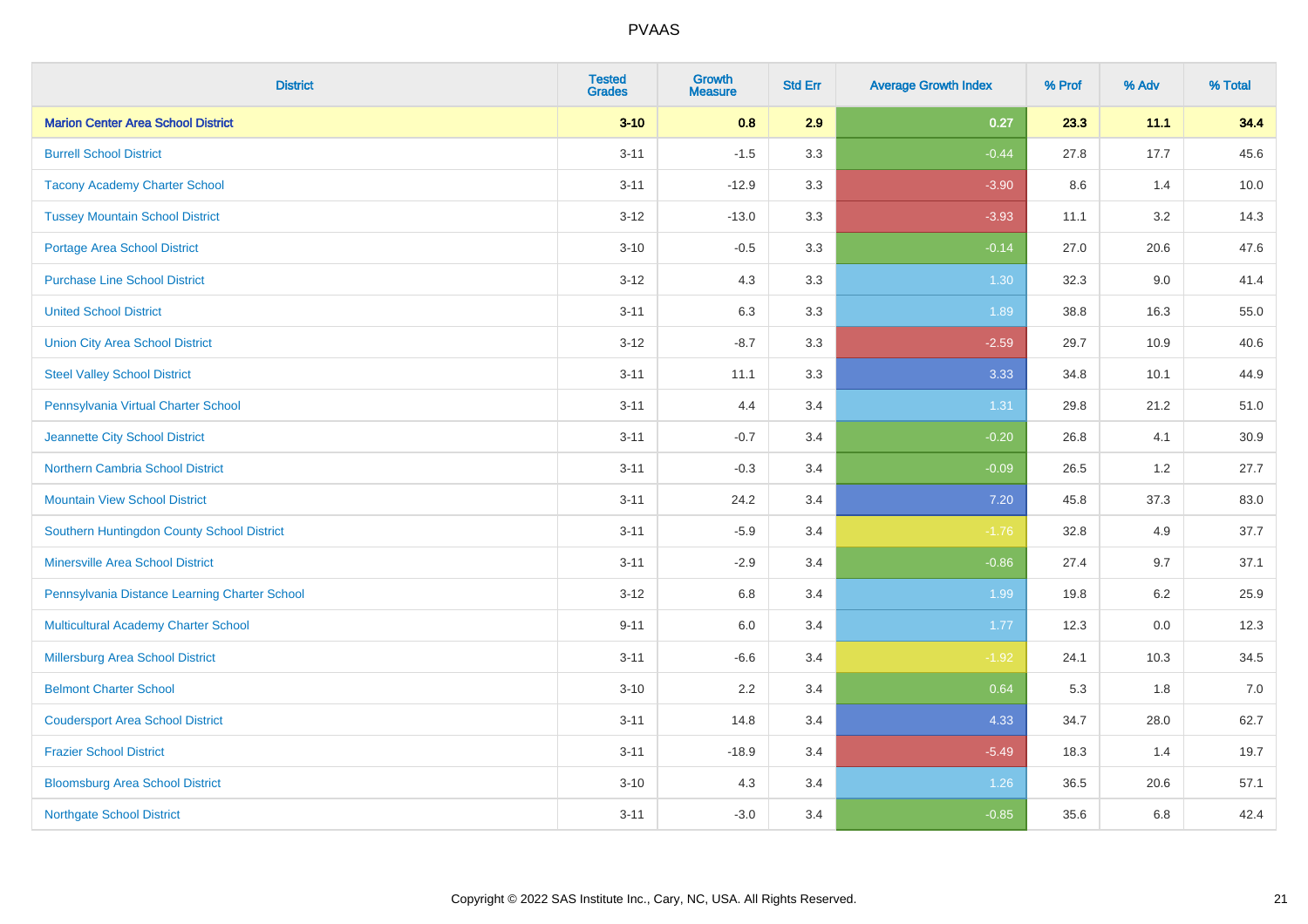| <b>District</b>                            | <b>Tested</b><br><b>Grades</b> | <b>Growth</b><br><b>Measure</b> | <b>Std Err</b> | <b>Average Growth Index</b> | % Prof | % Adv | % Total |
|--------------------------------------------|--------------------------------|---------------------------------|----------------|-----------------------------|--------|-------|---------|
| <b>Marion Center Area School District</b>  | $3 - 10$                       | 0.8                             | 2.9            | 0.27                        | 23.3   | 11.1  | 34.4    |
| <b>Chartiers-Houston School District</b>   | $3 - 10$                       | $-16.5$                         | 3.5            | $-4.79$                     | 26.3   | 6.6   | 32.9    |
| <b>Southeast Delco School District</b>     | $3 - 10$                       | 3.9                             | 3.5            | 1.12                        | 18.6   | 3.4   | 22.0    |
| <b>Homer-Center School District</b>        | $3 - 11$                       | $8.8\,$                         | 3.5            | 2.53                        | 38.0   | 17.7  | 55.8    |
| <b>Reynolds School District</b>            | $3 - 10$                       | $-3.0$                          | 3.5            | $-0.87$                     | 27.3   | 9.1   | 36.4    |
| <b>Sto-Rox School District</b>             | $3 - 10$                       | $-7.0$                          | 3.5            | $-1.99$                     | 3.2    | 0.0   | $3.2\,$ |
| <b>Otto-Eldred School District</b>         | $3 - 11$                       | $-0.5$                          | 3.5            | $-0.13$                     | 35.8   | 10.5  | 46.3    |
| Conemaugh Township Area School District    | $3 - 12$                       | 4.8                             | 3.5            | 1.39                        | 30.9   | 27.8  | 58.8    |
| <b>Glendale School District</b>            | $3 - 10$                       | 7.9                             | 3.5            | 2.25                        | 42.6   | 9.3   | 51.8    |
| <b>Lakeview School District</b>            | $3 - 11$                       | $-1.9$                          | 3.5            | $-0.53$                     | 41.5   | 12.3  | 53.8    |
| <b>West Middlesex Area School District</b> | $3 - 10$                       | $-7.4$                          | 3.5            | $-2.11$                     | 32.0   | 9.6   | 41.6    |
| <b>Brockway Area School District</b>       | $3 - 11$                       | $-0.4$                          | 3.5            | $-0.11$                     | 41.2   | 13.8  | 55.0    |
| <b>Shenandoah Valley School District</b>   | $3 - 11$                       | $-4.5$                          | 3.5            | $-1.29$                     | 14.3   | 0.0   | 14.3    |
| <b>Penns Manor Area School District</b>    | $3-12$                         | $-1.9$                          | 3.5            | $-0.55$                     | 24.2   | 3.8   | 28.0    |
| <b>Halifax Area School District</b>        | $3 - 11$                       | 5.8                             | 3.5            | 1.64                        | 32.1   | 18.9  | 50.9    |
| <b>Bethlehem-Center School District</b>    | $3 - 10$                       | 2.1                             | 3.5            | 0.59                        | 32.3   | 4.6   | 36.9    |
| <b>School Lane Charter School</b>          | $3 - 11$                       | 2.6                             | 3.6            | 0.72                        | 23.1   | 18.7  | 41.8    |
| <b>Reach Cyber Charter School</b>          | $3 - 11$                       | 1.4                             | 3.6            | 0.40                        | 32.9   | 15.2  | 48.1    |
| <b>Salisbury Township School District</b>  | $3 - 11$                       | 5.8                             | 3.6            | 1.62                        | 24.4   | 12.6  | 37.0    |
| <b>Fairfield Area School District</b>      | $3 - 11$                       | $-0.5$                          | 3.6            | $-0.13$                     | 43.9   | 6.1   | 50.0    |
| <b>Greenwood School District</b>           | $3 - 11$                       | 11.3                            | 3.6            | 3.14                        | 31.2   | 32.8  | 63.9    |
| <b>Achievement House Charter School</b>    | $7 - 11$                       | $-8.2$                          | 3.6            | $-2.28$                     | 16.7   | 2.8   | 19.4    |
| <b>Aliquippa School District</b>           | $3 - 11$                       | $-20.0$                         | 3.6            | $-5.54$                     | 1.7    | 0.0   | 1.7     |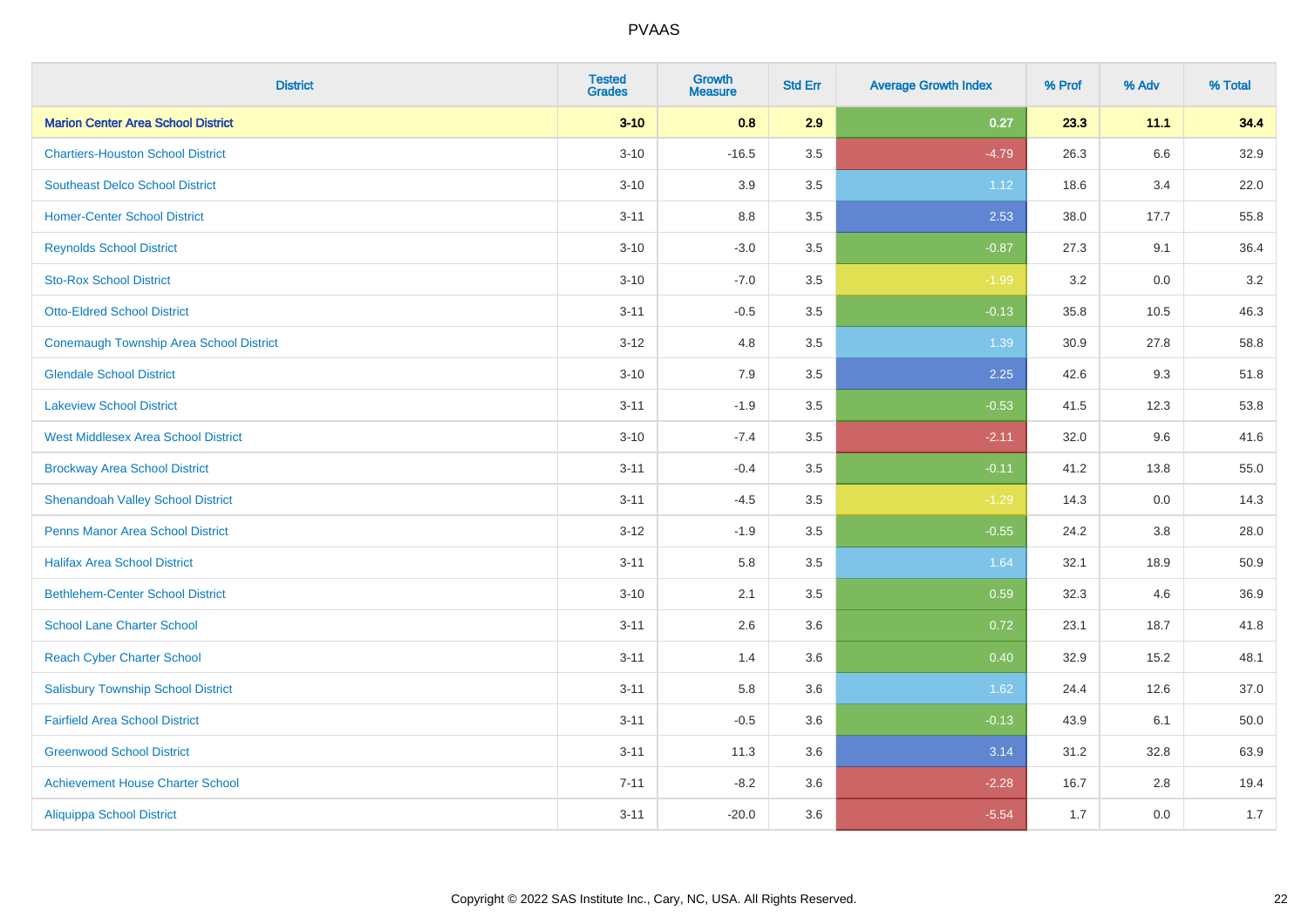| <b>District</b>                                   | <b>Tested</b><br><b>Grades</b> | <b>Growth</b><br><b>Measure</b> | <b>Std Err</b> | <b>Average Growth Index</b> | % Prof | % Adv   | % Total |
|---------------------------------------------------|--------------------------------|---------------------------------|----------------|-----------------------------|--------|---------|---------|
| <b>Marion Center Area School District</b>         | $3 - 10$                       | 0.8                             | 2.9            | 0.27                        | 23.3   | 11.1    | 34.4    |
| <b>Forest City Regional School District</b>       | $3 - 12$                       | $-1.2$                          | 3.6            | $-0.33$                     | 26.5   | $8.2\,$ | 34.7    |
| <b>Propel Charter School-Montour</b>              | $3 - 10$                       | $-3.4$                          | 3.6            | $-0.93$                     | 7.7    | 0.0     | 7.7     |
| <b>Clarion-Limestone Area School District</b>     | $3 - 12$                       | $-10.0$                         | 3.6            | $-2.76$                     | 28.3   | 20.0    | 48.3    |
| <b>Columbia Borough School District</b>           | $3 - 12$                       | $-1.1$                          | 3.6            | $-0.31$                     | 17.2   | 1.7     | 19.0    |
| <b>Sharpsville Area School District</b>           | $3 - 11$                       | 3.8                             | 3.7            | 1.04                        | 41.1   | 23.2    | 64.3    |
| <b>Lawrence County CTC</b>                        | $10 - 11$                      | $-9.8$                          | 3.7            | $-2.68$                     | 7.3    | 0.0     | 7.3     |
| <b>Sugar Valley Rural Charter School</b>          | $3 - 11$                       | $-3.6$                          | 3.7            | $-0.98$                     | 10.3   | 0.0     | 10.3    |
| <b>Clarion Area School District</b>               | $3 - 11$                       | 3.2                             | 3.7            | 0.88                        | 31.7   | 13.3    | 45.0    |
| <b>Blue Ridge School District</b>                 | $3 - 11$                       | 8.3                             | 3.7            | 2.24                        | 29.6   | 9.3     | 38.9    |
| <b>North Pocono School District</b>               | $3 - 11$                       | 13.1                            | 3.7            | 3.54                        | 31.4   | 33.3    | 64.7    |
| <b>Union School District</b>                      | $3 - 12$                       | 2.5                             | 3.7            | 0.69                        | 17.9   | 10.4    | 28.4    |
| <b>Antietam School District</b>                   | $3 - 10$                       | $-9.5$                          | 3.7            | $-2.57$                     | 20.9   | 1.5     | 22.4    |
| Lincoln Leadership Academy Charter School         | $3 - 12$                       | $-7.4$                          | 3.7            | $-1.99$                     | 6.4    | 2.1     | 8.5     |
| Morrisville Borough School District               | $3 - 11$                       | $-13.1$                         | 3.7            | $-3.52$                     | 4.9    | 1.6     | 6.6     |
| <b>Environmental Charter School At Frick Park</b> | $3-9$                          | $-6.2$                          | 3.7            | $-1.67$                     | 25.9   | 3.4     | 29.3    |
| <b>Northeast Bradford School District</b>         | $3 - 10$                       | $-5.0$                          | 3.7            | $-1.35$                     | 30.6   | 4.8     | 35.5    |
| <b>Clearfield Area School District</b>            | $3 - 10$                       | $-1.3$                          | 3.7            | $-0.34$                     | 43.9   | 24.6    | 68.4    |
| <b>Williams Valley School District</b>            | $3 - 11$                       | 2.6                             | 3.7            | 0.69                        | 17.0   | 5.1     | 22.0    |
| <b>Port Allegany School District</b>              | $3 - 11$                       | 6.5                             | 3.7            | 1.74                        | 26.4   | 11.3    | 37.7    |
| <b>Brownsville Area School District</b>           | $3 - 12$                       | 3.9                             | 3.8            | 1.04                        | 22.0   | 8.5     | 30.5    |
| <b>Union Area School District</b>                 | $3 - 11$                       | $-6.5$                          | 3.8            | $-1.70$                     | 30.6   | 12.2    | 42.9    |
| <b>Susquehanna Community School District</b>      | $3 - 11$                       | $-4.5$                          | 3.8            | $-1.19$                     | 31.9   | 8.8     | 40.7    |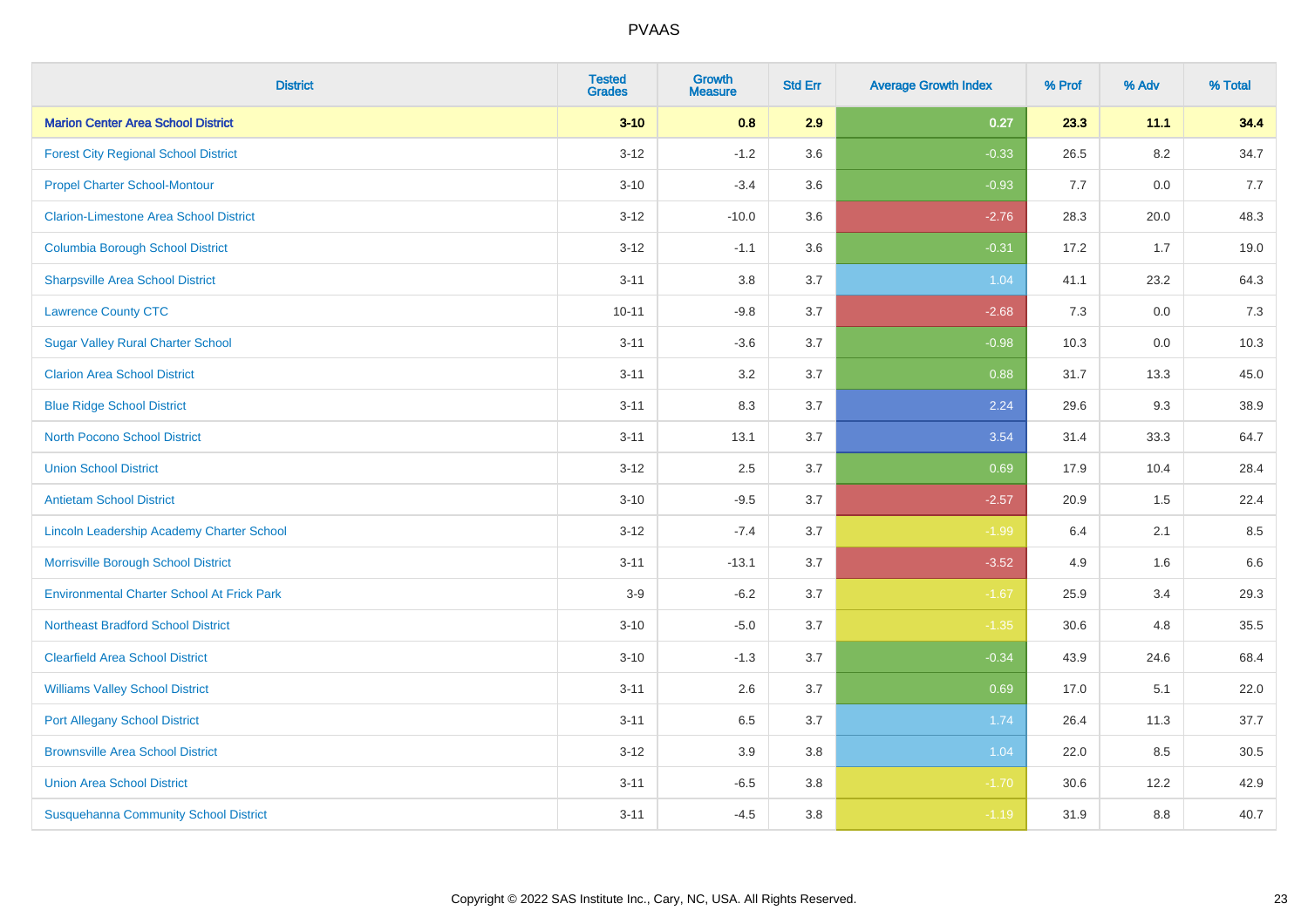| <b>District</b>                                 | <b>Tested</b><br><b>Grades</b> | <b>Growth</b><br><b>Measure</b> | <b>Std Err</b> | <b>Average Growth Index</b> | % Prof | % Adv   | % Total |
|-------------------------------------------------|--------------------------------|---------------------------------|----------------|-----------------------------|--------|---------|---------|
| <b>Marion Center Area School District</b>       | $3 - 10$                       | 0.8                             | 2.9            | 0.27                        | 23.3   | 11.1    | 34.4    |
| <b>Smethport Area School District</b>           | $3 - 12$                       | 5.8                             | 3.8            | 1.52                        | 24.6   | 20.0    | 44.6    |
| Jefferson-Morgan School District                | $3 - 10$                       | $-12.0$                         | 3.9            | $-3.09$                     | 28.6   | 6.1     | 34.7    |
| <b>West Greene School District</b>              | $3 - 11$                       | $-8.1$                          | 3.9            | $-2.08$                     | 31.0   | 11.9    | 42.9    |
| <b>Allegheny Valley School District</b>         | $3 - 11$                       | $-1.9$                          | 3.9            | $-0.48$                     | 31.8   | 11.4    | 43.2    |
| <b>Line Mountain School District</b>            | $3 - 11$                       | 11.7                            | 3.9            | 3.01                        | 40.4   | 42.3    | 82.7    |
| Johnsonburg Area School District                | $3 - 11$                       | 5.0                             | 3.9            | 1.27                        | 35.5   | 11.8    | 47.4    |
| <b>Tri-Valley School District</b>               | $3 - 10$                       | $-2.7$                          | 3.9            | $-0.69$                     | 31.0   | 9.5     | 40.5    |
| <b>West Side CTC</b>                            | $9 - 10$                       | $-32.0$                         | 3.9            | $-8.16$                     | 5.9    | 0.0     | 5.9     |
| <b>Leechburg Area School District</b>           | $3 - 11$                       | 7.0                             | 3.9            | 1.79                        | 37.7   | 4.9     | 42.6    |
| <b>Rochester Area School District</b>           | $3 - 11$                       | $-5.7$                          | 3.9            | $-1.45$                     | 14.9   | 2.1     | 17.0    |
| <b>Propel Charter School-Homestead</b>          | $3 - 11$                       | $-5.0$                          | 3.9            | $-1.27$                     | 7.3    | 0.0     | 7.3     |
| <b>Blacklick Valley School District</b>         | $3 - 11$                       | $-0.9$                          | 3.9            | $-0.23$                     | 7.7    | 7.7     | 15.4    |
| <b>Riverview School District</b>                | $3 - 11$                       | $-13.0$                         | $4.0\,$        | $-3.29$                     | 43.1   | $7.8\,$ | 51.0    |
| <b>Shade-Central City School District</b>       | $3 - 11$                       | $-14.6$                         | 4.0            | $-3.68$                     | 9.6    | 0.0     | 9.6     |
| <b>Southern Fulton School District</b>          | $3 - 11$                       | $-5.1$                          | 4.0            | $-1.29$                     | 21.7   | 13.0    | 34.8    |
| <b>Berlin Brothersvalley School District</b>    | $3 - 11$                       | 19.6                            | 4.0            | 4.93                        | 28.3   | 41.3    | 69.6    |
| <b>Ridgway Area School District</b>             | $3 - 11$                       | $-6.1$                          | 4.0            | $-1.53$                     | 42.2   | 15.6    | 57.8    |
| <b>Weatherly Area School District</b>           | $3 - 11$                       | $-5.8$                          | $4.0\,$        | $-1.44$                     | 32.1   | 8.9     | 41.1    |
| <b>Benton Area School District</b>              | $3 - 10$                       | 8.1                             | 4.0            | 2.01                        | 35.7   | 28.6    | 64.3    |
| <b>Allegheny-Clarion Valley School District</b> | $3 - 10$                       | 12.3                            | 4.1            | 3.03                        | 33.3   | 19.0    | 52.4    |
| <b>Conemaugh Valley School District</b>         | $3 - 12$                       | $-6.3$                          | 4.1            | $-1.54$                     | 23.7   | 5.1     | 28.8    |
| Jamestown Area School District                  | $3 - 11$                       | $-9.5$                          | 4.1            | $-2.33$                     | 41.5   | 4.9     | 46.3    |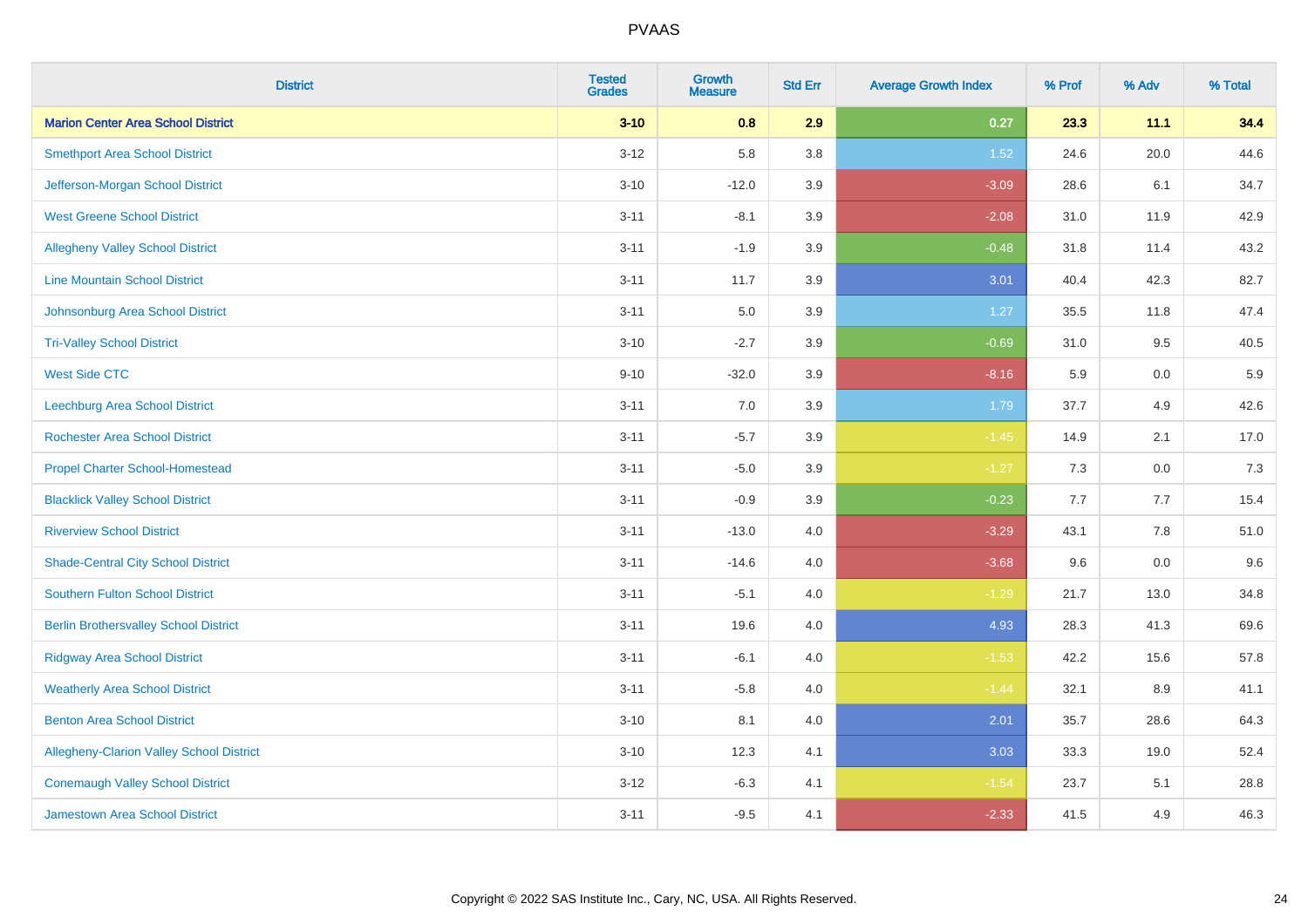| <b>District</b>                                 | <b>Tested</b><br><b>Grades</b> | <b>Growth</b><br><b>Measure</b> | <b>Std Err</b> | <b>Average Growth Index</b> | % Prof | % Adv | % Total |
|-------------------------------------------------|--------------------------------|---------------------------------|----------------|-----------------------------|--------|-------|---------|
| <b>Marion Center Area School District</b>       | $3 - 10$                       | 0.8                             | 2.9            | 0.27                        | 23.3   | 11.1  | 34.4    |
| <b>Williamsburg Community School District</b>   | $3 - 11$                       | $-16.9$                         | 4.1            | $-4.14$                     | 22.4   | 0.0   | 22.4    |
| <b>Jenkintown School District</b>               | $3 - 11$                       | $-7.9$                          | 4.1            | $-1.92$                     | 34.1   | 27.3  | 61.4    |
| North Clarion County School District            | $3 - 12$                       | 3.4                             | 4.1            | 0.83                        | 45.0   | 18.8  | 63.8    |
| <b>Roberto Clemente Charter School</b>          | $3 - 12$                       | $-3.3$                          | 4.1            | $-0.79$                     | 22.7   | 4.6   | 27.3    |
| <b>Ferndale Area School District</b>            | $3 - 10$                       | $-1.1$                          | 4.1            | $-0.27$                     | 21.0   | 7.9   | 29.0    |
| <b>Chichester School District</b>               | $3 - 11$                       | $-1.8$                          | 4.2            | $-0.44$                     | 40.0   | 14.0  | 54.0    |
| <b>Farrell Area School District</b>             | $3 - 11$                       | $-1.9$                          | 4.2            | $-0.44$                     | 9.3    | 11.6  | 20.9    |
| <b>Western Beaver County School District</b>    | $3 - 11$                       | $-9.3$                          | 4.2            | $-2.20$                     | 45.1   | 3.9   | 49.0    |
| <b>Mastery Charter School - Pickett Campus</b>  | $6 - 10$                       | 2.7                             | 4.2            | 0.65                        | 20.6   | 0.0   | 20.6    |
| Dr Robert Ketterer Charter School Inc           | $6 - 12$                       | 7.1                             | 4.3            | 1.66                        | 7.3    | 1.7   | 9.0     |
| <b>Sullivan County School District</b>          | $3 - 10$                       | 2.5                             | 4.3            | 0.58                        | 43.6   | 7.7   | 51.3    |
| <b>Tidioute Community Charter School</b>        | $3 - 11$                       | $0.8\,$                         | 4.4            | 0.19                        | 18.1   | 6.9   | 25.0    |
| <b>Millville Area School District</b>           | $3 - 12$                       | $-5.6$                          | 4.4            | $-1.26$                     | 31.4   | 11.4  | 42.9    |
| <b>Southeastern Greene School District</b>      | $3 - 10$                       | $-2.3$                          | 4.4            | $-0.53$                     | 29.0   | 9.7   | 38.7    |
| <b>Cameron County School District</b>           | $3 - 12$                       | $-5.0$                          | 4.4            | $-1.12$                     | 34.9   | 4.8   | 39.7    |
| <b>York Academy Regional Charter School</b>     | $3 - 11$                       | $-2.3$                          | 4.4            | $-0.52$                     | 23.5   | 2.0   | 25.5    |
| California Area School District                 | $3 - 10$                       | $-13.7$                         | 4.5            | $-3.06$                     | 41.7   | 16.7  | 58.3    |
| <b>Commodore Perry School District</b>          | $3 - 11$                       | $-10.4$                         | 4.5            | $-2.30$                     | 29.4   | 5.9   | 35.3    |
| Capital Area School for the Arts Charter School | $9 - 11$                       | 14.2                            | 4.5            | 3.13                        | 27.5   | 30.0  | 57.5    |
| <b>Mastery Charter School - Gratz Campus</b>    | $7 - 10$                       | $-9.5$                          | 4.6            | $-2.09$                     | 0.0    | 3.4   | 3.4     |
| <b>Cornell School District</b>                  | $3 - 11$                       | $-5.5$                          | 4.6            | $-1.20$                     | 11.3   | 3.2   | 14.5    |
| <b>Moshannon Valley School District</b>         | $3 - 10$                       | $-5.1$                          | 4.6            | $-1.12$                     | 25.0   | 12.5  | 37.5    |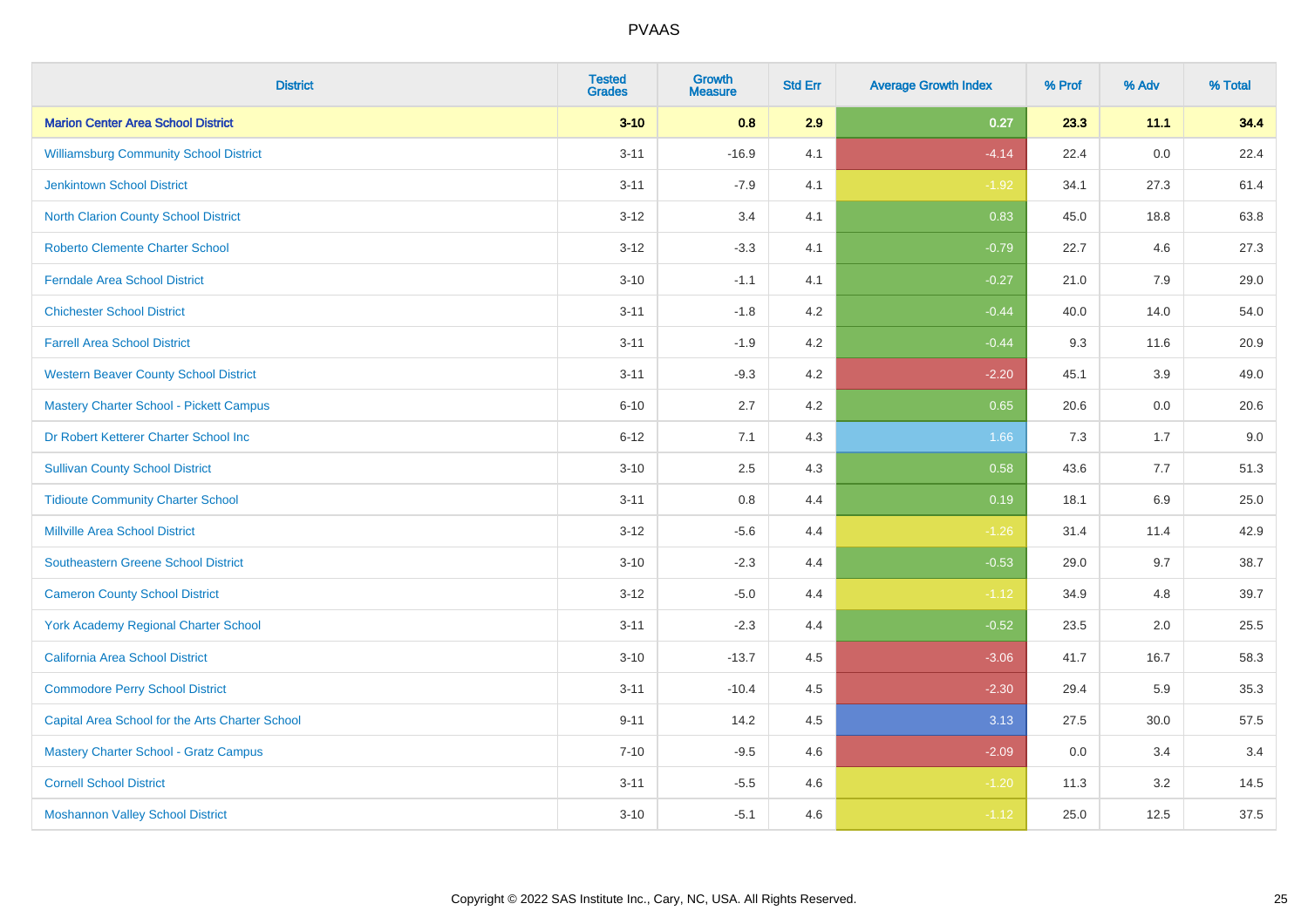| <b>District</b>                                 | <b>Tested</b><br><b>Grades</b> | <b>Growth</b><br><b>Measure</b> | <b>Std Err</b> | <b>Average Growth Index</b> | % Prof | % Adv   | % Total |
|-------------------------------------------------|--------------------------------|---------------------------------|----------------|-----------------------------|--------|---------|---------|
| <b>Marion Center Area School District</b>       | $3 - 10$                       | 0.8                             | 2.9            | 0.27                        | 23.3   | 11.1    | 34.4    |
| <b>Northern Potter School District</b>          | $3-12$                         | 6.8                             | 4.6            | 1.48                        | 30.6   | 11.1    | 41.7    |
| <b>Avella Area School District</b>              | $3 - 12$                       | 1.6                             | 4.7            | 0.34                        | 34.8   | 7.2     | 42.0    |
| <b>Hanover Area School District</b>             | $3 - 11$                       | $-14.7$                         | 4.7            | $-3.13$                     | 12.1   | $3.0\,$ | 15.2    |
| <b>Forbes Road School District</b>              | $3 - 11$                       | $-11.5$                         | 4.7            | $-2.43$                     | 23.1   | 10.3    | 33.3    |
| <b>Forest Area School District</b>              | $3 - 11$                       | $-1.8$                          | 4.7            | $-0.37$                     | 18.9   | 15.1    | 34.0    |
| <b>Evergreen Community Charter School</b>       | $6 - 11$                       | $-1.1$                          | 4.7            | $-0.23$                     | 34.6   | 26.9    | 61.5    |
| <b>Fannett-Metal School District</b>            | $3 - 11$                       | $-22.3$                         | 4.8            | $-4.65$                     | 16.4   | 6.6     | 23.0    |
| <b>Tulpehocken Area School District</b>         | $3 - 12$                       | 1.0                             | 4.9            | 0.20                        | 11.5   | 23.1    | 34.6    |
| <b>Clairton City School District</b>            | $3 - 11$                       | $-1.6$                          | 5.0            | $-0.32$                     | 3.8    | 0.5     | 4.4     |
| <b>Harmony Area School District</b>             | $3 - 10$                       | $-5.7$                          | 5.0            | $-1.13$                     | 33.3   | 0.0     | 33.3    |
| <b>Keystone Education Center Charter School</b> | $3 - 12$                       | $-6.5$                          | 5.1            | $-1.28$                     | 0.0    | 0.0     | 0.0     |
| <b>Upper Dauphin Area School District</b>       | $3 - 11$                       | 16.5                            | 5.1            | 3.26                        | 37.5   | 26.8    | 64.3    |
| <b>Oswayo Valley School District</b>            | $3 - 12$                       | 9.9                             | 5.1            | 1.93                        | 26.5   | 44.1    | 70.6    |
| <b>Claysburg-Kimmel School District</b>         | $3 - 11$                       | $-1.2$                          | 5.2            | $-0.22$                     | 5.0    | 0.0     | $5.0$   |
| <b>Galeton Area School District</b>             | $3 - 11$                       | 5.4                             | 5.4            | 1.01                        | 33.3   | 22.2    | 55.6    |
| <b>Valley Grove School District</b>             | $3 - 10$                       | $-4.0$                          | 5.5            | $-0.72$                     | 68.4   | 15.8    | 84.2    |
| <b>Shanksville-Stonycreek School District</b>   | $3 - 10$                       | $-8.6$                          | 5.5            | $-1.55$                     | 17.6   | 23.5    | 41.2    |
| People For People Charter School                | $3 - 12$                       | 6.4                             | 5.6            | 1.15                        | 2.4    | 0.0     | 2.4     |
| <b>Monessen City School District</b>            | $3 - 10$                       | $-3.9$                          | 5.6            | $-0.69$                     | 21.0   | 10.5    | 31.6    |
| Urban Pathways 6-12 Charter School              | $6 - 11$                       | $-4.1$                          | 5.7            | $-0.72$                     | 0.0    | 0.0     | 0.0     |
| Mastery Charter School - Thomas Campus          | $3 - 10$                       | 7.9                             | 5.7            | 1.39                        | 12.5   | 0.0     | 12.5    |
| <b>Keystone School District</b>                 | $3 - 11$                       | 7.8                             | 5.7            | 1.37                        | 35.0   | 45.0    | 80.0    |